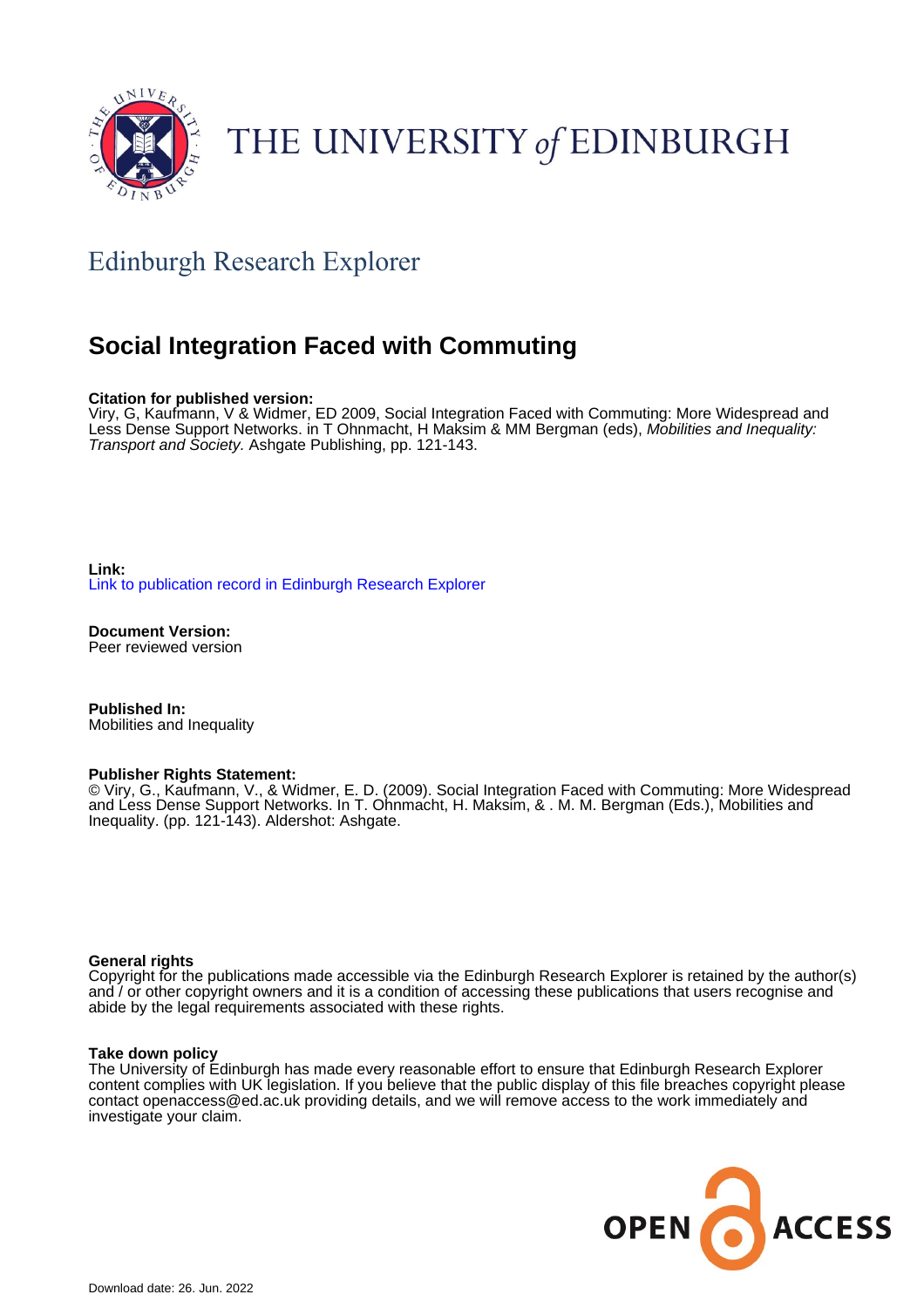### **SOCIAL INTEGRATION FACED WITH COMMUTING: MORE WIDESPREAD AND LESS DENSE SUPPORT NETWORKS**

*Gil Viryi , Vincent Kaufmanni , Eric D. Widmerii*

i *Laboratory of Urban Sociology (LASUR), Swiss Federal Institute of Technology (EPFL) in Lausanne*

ii *Department of Sociology, University of Geneva*

 $\overline{a}$ 

Boltanski and Chiapello (1999) remind us that today, the ability to move is essential not only to peoples' careers, but also to their social integration in general. Mobility has become a central aspect of social integration, notably by contributing to transformation of the modalities of relational embeddedness and the space in which these are implemented. Indeed, the speed potentials afforded by transportation and communication systems allow people to build farther away social ties. In a context where spheres of activity within a single day have both greatly increased in number and grown in distance, mobility potentials may be used as a resource to ward off those spatial and temporal incompatibilities that actors must contend with. In highly advanced societies that have seen an increase in the ways that people can travel through time and space (Urry 2000; Kaufmann 2002), mobility is a value that carries its own differentiations. Its effective use allows a person to acquire social status, whereas neglecting mobility may lead to loss of status. Therefore, this growing importance of spatial mobility contributes to the creation of new forms of inequality. Not having a car (Dupuy 1999), living in a residential area with poor access to public transportation (Cass et al. 2005; Jemelin et al. 2007), and weak temporal or organisational resources to handle projects that require travel (Kaufmann et al. 2005; Le Breton 2005) may jeopardise the social and professional integration of disadvantaged portions of a population.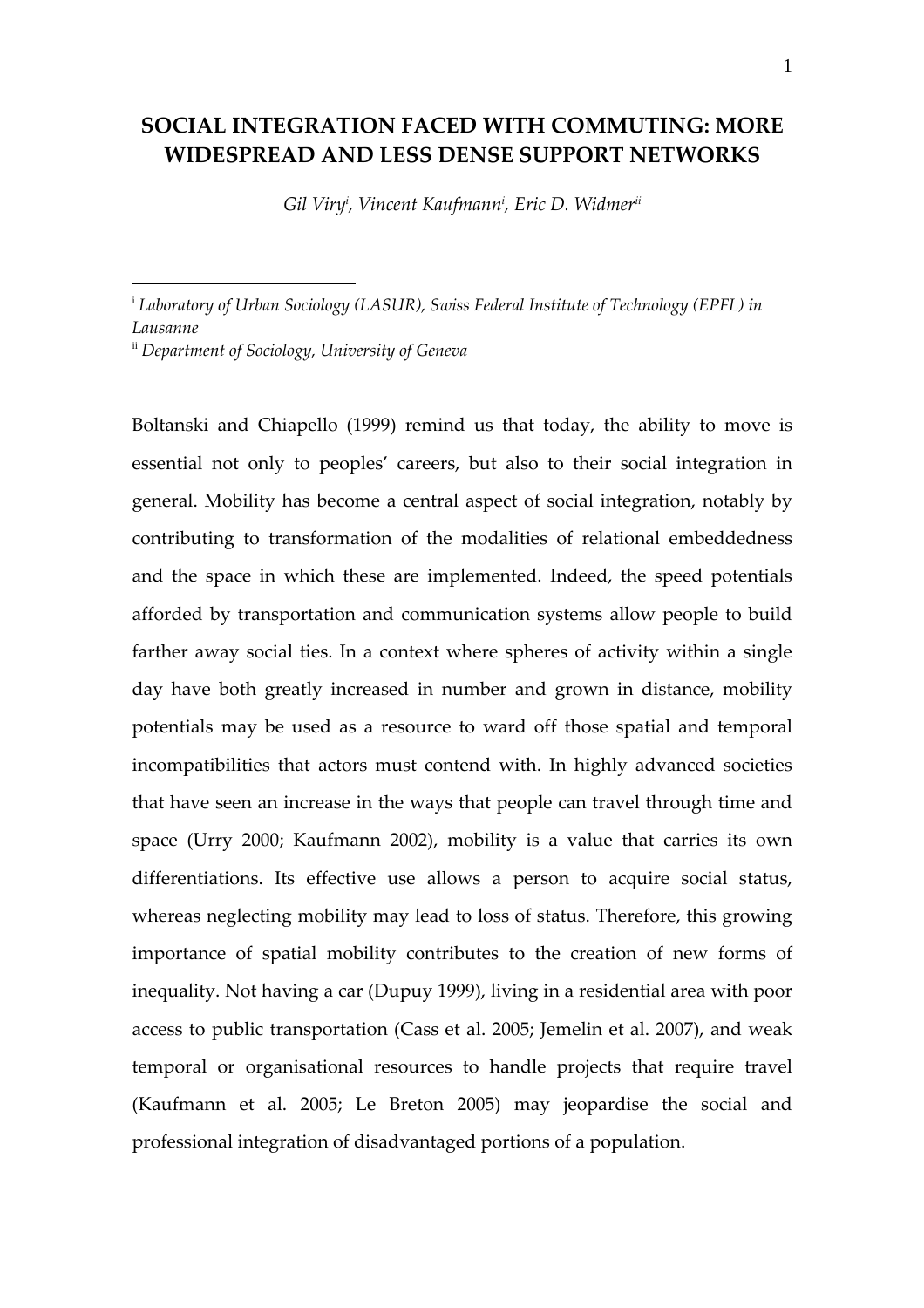Contrary to the urban sociology of the 1930s, which saw in the explosion of big cities a risk of anonymisation and social disaffiliation in metropolitan contexts, sociology has since emphasized the plurality of social integration forms (Wellman 1988), opposing the thesis of disaffiliation. In this same idea, some authors (Offner and Pumain 1996; Kesselring 2006a, 2006b; Frei et al., Chapter 5, this volume; Ohnmacht et al. 2008) have suggested that social links are built less in the proximity and the public space, and more in relatedness and distance relationships. The development of commuting in the 1970s, which relaxed the spatial dependence between the workplace and the residence, pertains to this transformation of social anchorings through spatial mobility. The increase of travel time budget and geographical distances is a challenge to the constitution of social ties, whose certain forms are mainly forged in habit and daily time. This chapter addresses these issues on the basis of new Swiss data by examining the spatiality of social integration in a commuting context. From the concept of social capital, it asserts that, if commuting weakens local relationships, it reconstructs more decentralized integration forms, presenting other relational constraints and opportunities. Social inequalities resulting from this new geography of social integration are also discussed based on the concept of *motility*.

#### **The Transformations of the Spatiality of Social Integration**

The metropolisation process operating in Switzerland for about 15 years is generic and singular. It is generic because, like most European countries, the largest Swiss agglomerations – Zurich, Geneva, and Basle – concentrate the bulk of job creation, leading to an increase in commuting to these destinations. For example, commuter traffic between the major Swiss cities (Zurich, Basle, Geneva, Bern, and Lausanne) has doubled or tripled every decade (Frick 2004). The metropolisation process is also singular because the metropolisation of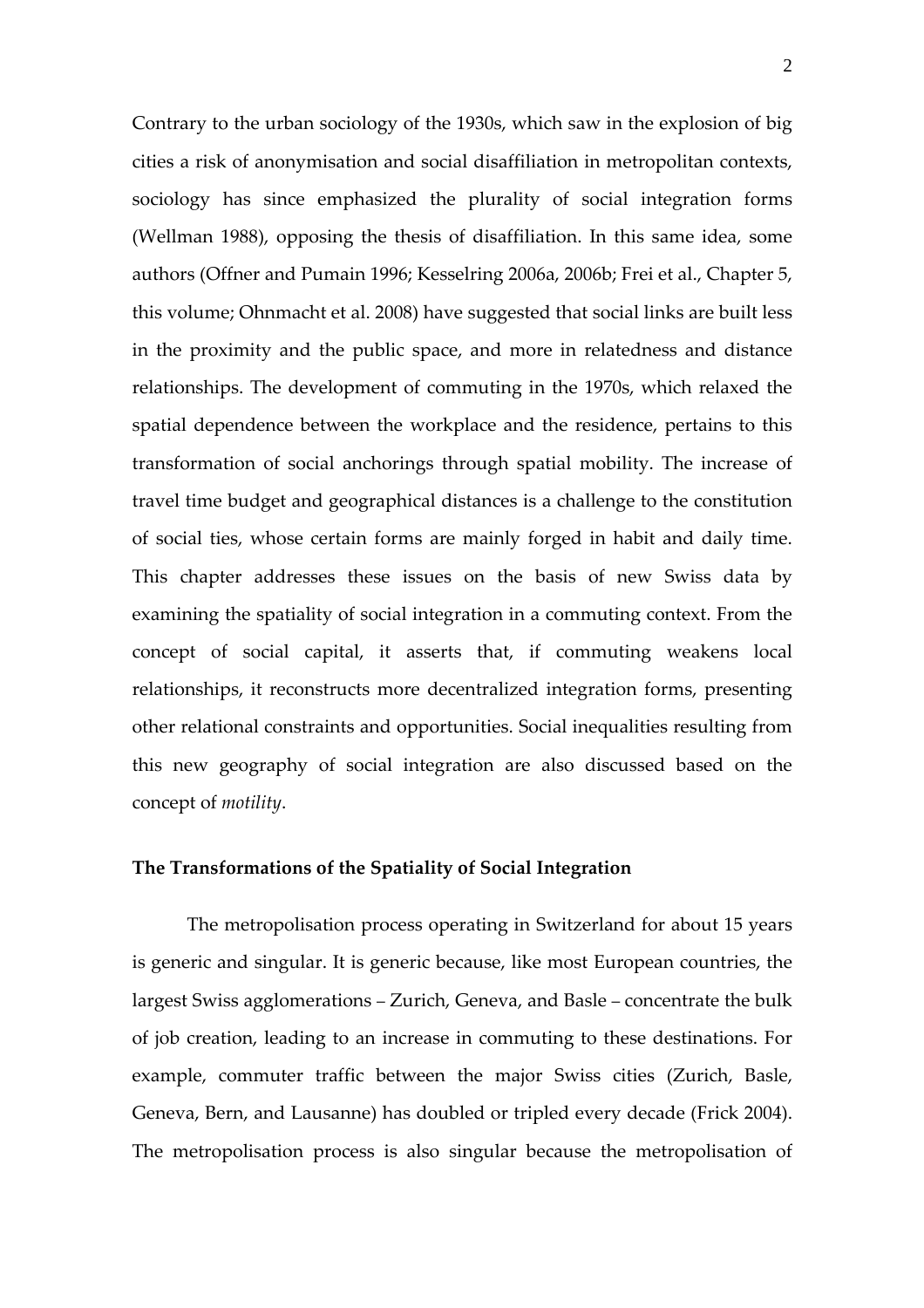large urban centres manifests itself by new dynamics, directly affecting those centres' hinterlands. Indeed, bi‐residentiality and long distance commuting between urban centres and rural areas are quickly developing in Switzerland, benefitting peripheral regions while increasing travel in terms of flow and budgeting time.

Important transformations of the relations with space and, more particularly, of the spatiality of social integration are behind these trends. More than half of the working Swiss population does not work in their municipality of residence. Therefore, the residence neighbourhood is not necessarily the theatre of daily life any more. The change occurred very quickly: About 50 years ago, the Swiss population was mostly non‐motorised, so activities and social relations were centred on home neighbourhoods. With the development of commuting and the emergence of long distance commuting and bi‐ residentiality, social integration is no longer limited to the proximity of a residence.

One result of this is that the classical distinction of daily mobility, related to travel centred on the daily living environment and residential mobility, related to a social uprooting has partly lost its relevance. It is more common to have a daily life that takes place in areas that are dozens of kilometres apart from each other, with habits and routines in each of those areas. A second result is the development of *poly-places*, anchoring forms that are built around attachments to places and/or around social relationships. Confronted with mobility demands, more individuals are forced to develop and maintain social anchorings in different places, sometimes far apart from each other. In this configuration of multiplication and spatial expansion of relational anchorings, individuals should access to various means of transportation (e.g., cars, trains, planes) and various forms of mobility (e.g., physical, virtual, phone) to become socially integrated. According to the chosen strategies and resources that they command, individuals may strive to connect these different relational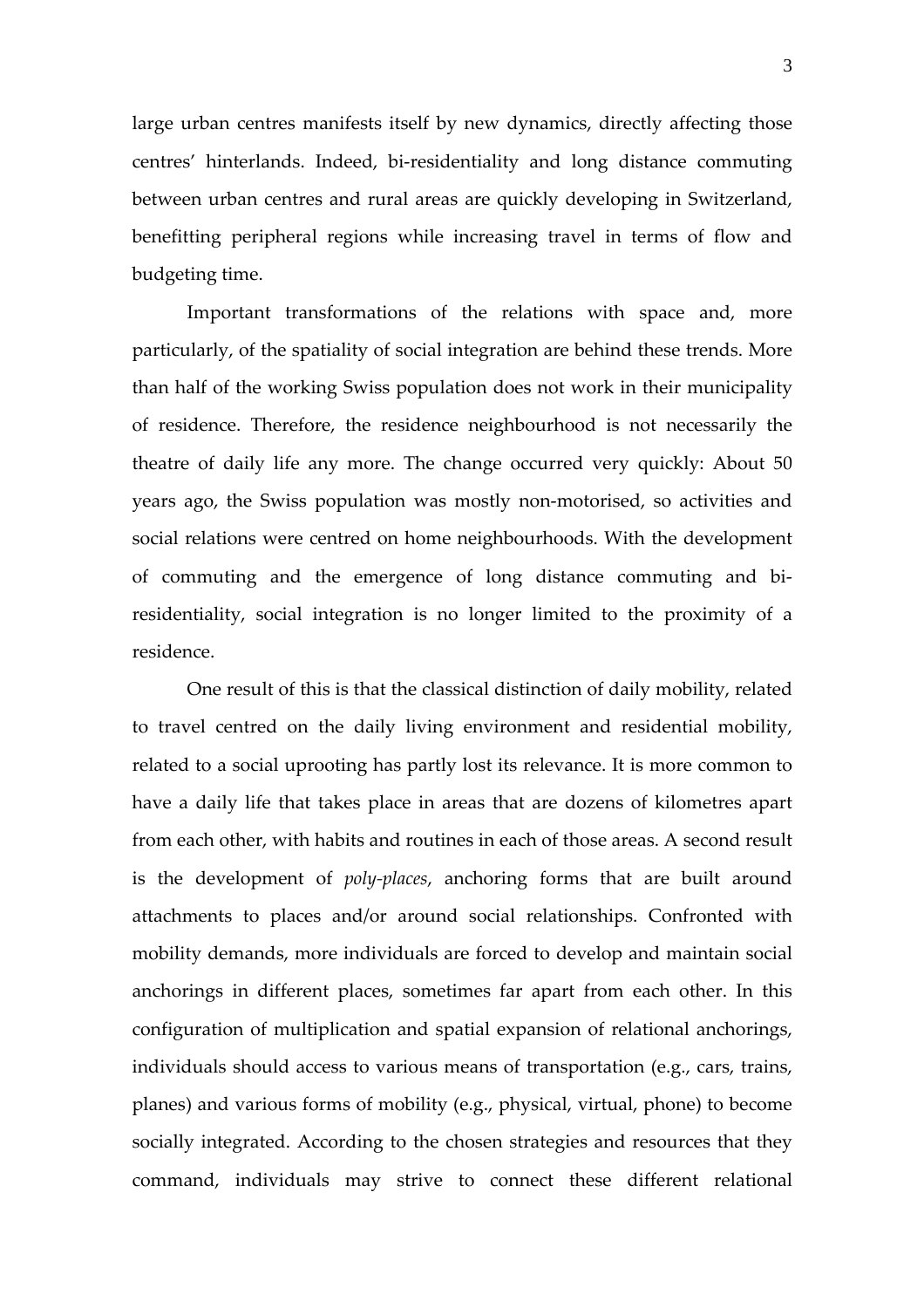anchorings with each other or to maintain them unconnected (Kennedy 2004;, Kesselring 2005), possibly leading to the production of *spatial multi‐belonging forms*.

#### **Social Capital and Commuting**

A frequent topic of urban sociology research since the findings of Chamboredon and Lemaire (1970), the link between commuting and social relationships is a central dimension of sociology related to social integration forms specific to modernity. Do social relationships change because of commuting? Though this question is well‐known, it has not been the subject of systematic investigations in Switzerland. Contrary to the pessimistic hypotheses of the classics, which denounces the decisive weakening of social integration in metropolises, we suggest the hypothesis that commuting affects more the structure than the amount of interpersonal links a person has. In this perspective, we consider the concept of social capital.

The notion of social capital was used in sociology by Bourdieu (1980), as well as Coleman (1988) and Granovetter (1982, 2000). *Social capital* is classically defined as "the set of current or potential resources stemming from the possession of a lasting network of more or less institutionalized relations" [transl.] (Bourdieu 1980, 2). It is a set of relations specific to each individual, which can be considered as resources through the capability given to this individual to mobilize the people with whom he or she is connected.

The literature on the composition of social capital distinguishes two types of ties, strong ties and weak ties. Granovetter (1982) differentiates strong ties (i.e., durable, multiplex ties involving frequent interactions with a strong emotional implication) from weak ties (i.e., the acquaintances from diverse activity fields, like work or leisure). These two types of ties result in three types of social capital: capital based on strong ties (*binding social capital*), capital based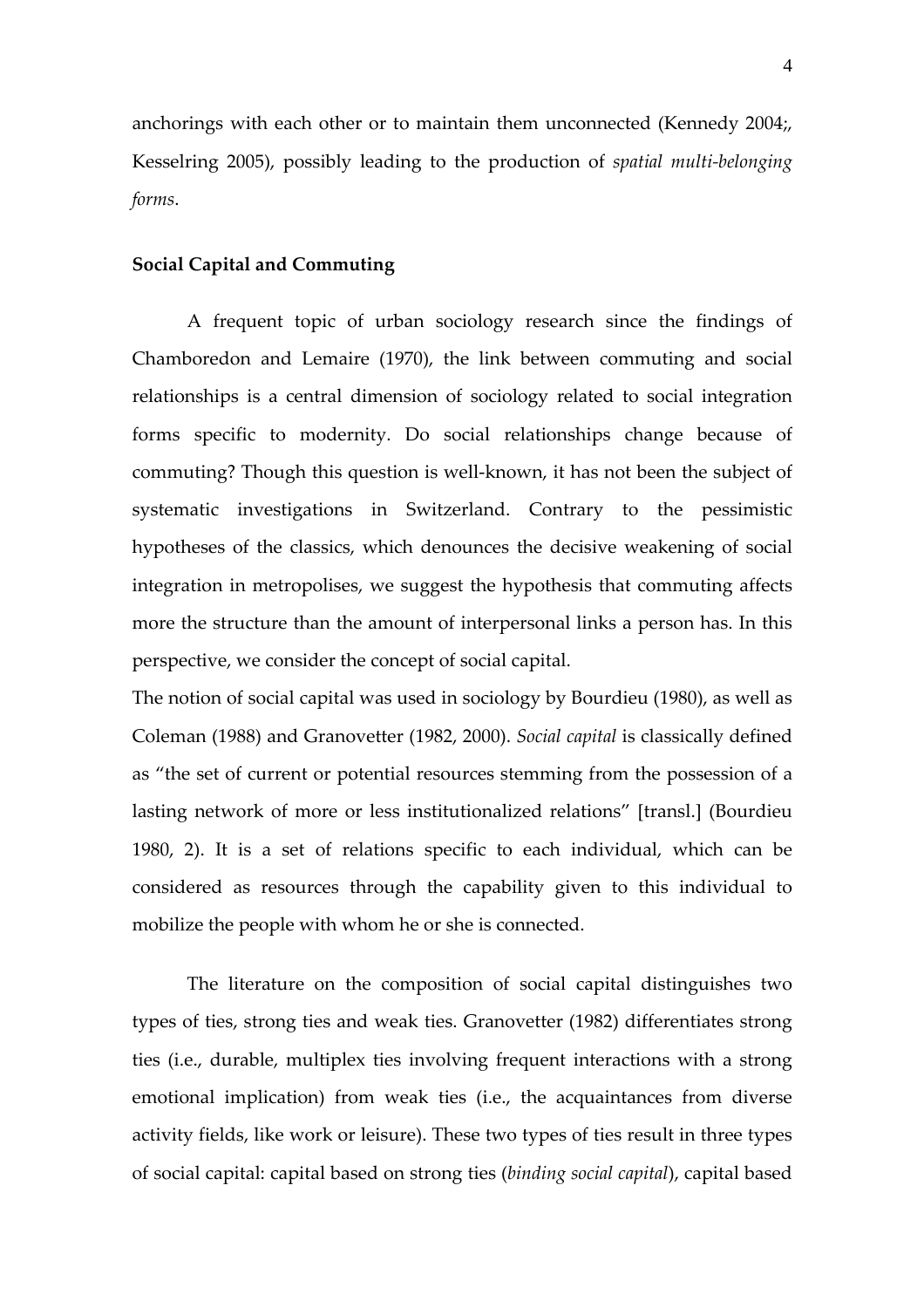on weak ties (*bridging social capital*), and capital that combines both types of ties (*binding‐bridging social capital*) (Widmer 2006). Binding social capital corresponds to the *closed networks* of Coleman (1988), which are densely connected networks with a low centralization. Most of the individuals, if not all, in closed networks are interlinked by significant ties. Relational constellations tend to be transitive. If an individual called Ego is linked to an Alter X and an Alter Y, it is likely that X is also linked to Y. Conversely, bridging social capital is associated to sparsely connected networks, characterized by a high centralization and weak transitivity, leading some actors to benefit from a position of *compulsory intermediaries* between different network members (Burt, 1992, 2002) (see Figure 1). If the combination of strong and weak ties corresponds to a level of social capital, it is not possible to rank in terms of quantity of social capital the binding and bridging types (Portes 1998; Wilson 1987; Granovetter 1982).

The two types of capital have particular advantages and disadvantages. On the one hand, binding social capital integrates the individual in a dense network of solidarity. On the other hand, it binds the person by strong social control. Bridging social capital provides the individual with more autonomy, but it puts the person in a position of relative weakness according to solidarity practices, which can only be expressed in an individual way because the network members are not linked to each other.

*Figure 1: Illustration of binding and bridging social capital*





*Binding social capital Bridging social capital*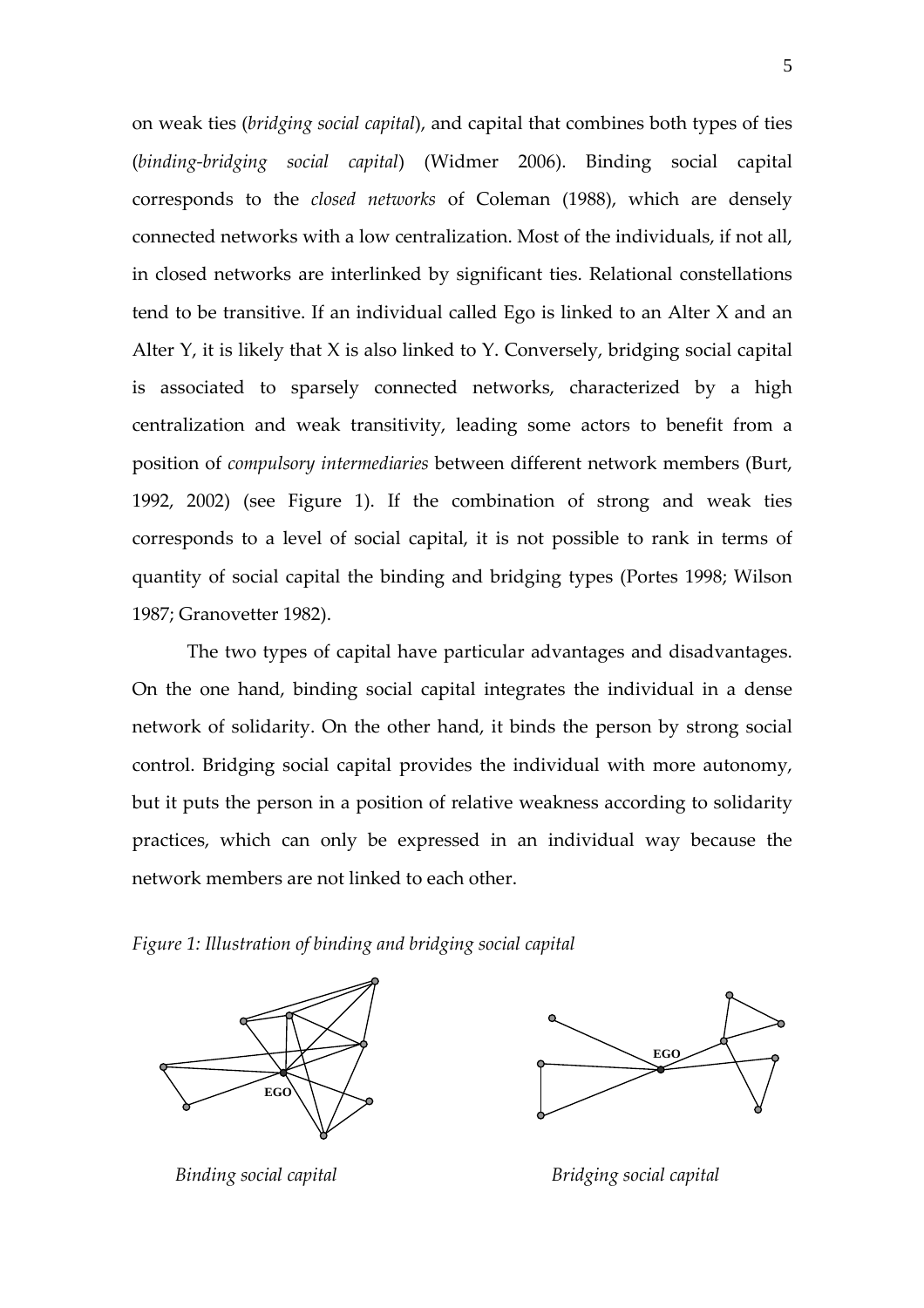From this point of view, we can make the hypothesis that commuters are more likely to develop bridging social capital than non‐commuters. The distance between a place of residence and a workplace gives relational anchorings a particular configuration. Presumably less bound in neighbourhood relationships (Putnam 2000), commuters develop their interpersonal relationships in a broader spatial range, which does not necessarily weaken their networks, but does make them more spatially diverse and less connected. Relational anchoring in several places prevents commuters from putting in touch their significant others. For example, it is more difficult for commuters to benefit from network support if other network members would not or little support them each other. Commuting leads to a spread out and disconnected space relationship, although not necessarily a poorer relationship. The spatial multi‐belonging corresponds to bridging social capital in its relational dimension and redefines the relationship of persons to space.

#### **Study Data and Indicators**

 $\overline{a}$ 

The 2005 MOSAiCH<sup>1</sup> survey included the Swiss portion of the yearly survey of the International Social Survey Program (ISSP). Data are composed of a representative sample of the population living in Switzerland 18 years old and older. Face-to-face interviews were conducted with 1,078 people on the basis of a standardised questionnaire. Respondents were asked about their social networks based on the following question: *From time to time, most people discuss important matters with other people. Looking back over the last 6 months, who are the people with whom you discussed matters important to you (work, family, politics, etc.)?* Respondents could mention a maximum of 4 persons (*significant others*). At the

 $1$  Sociological Measures and Observation of Attitudes in Switzerland. This study was funded by the Swiss National Science Foundation and was conducted by the Swiss Information and Data Archive Service for the Social Sciences (SIDOS).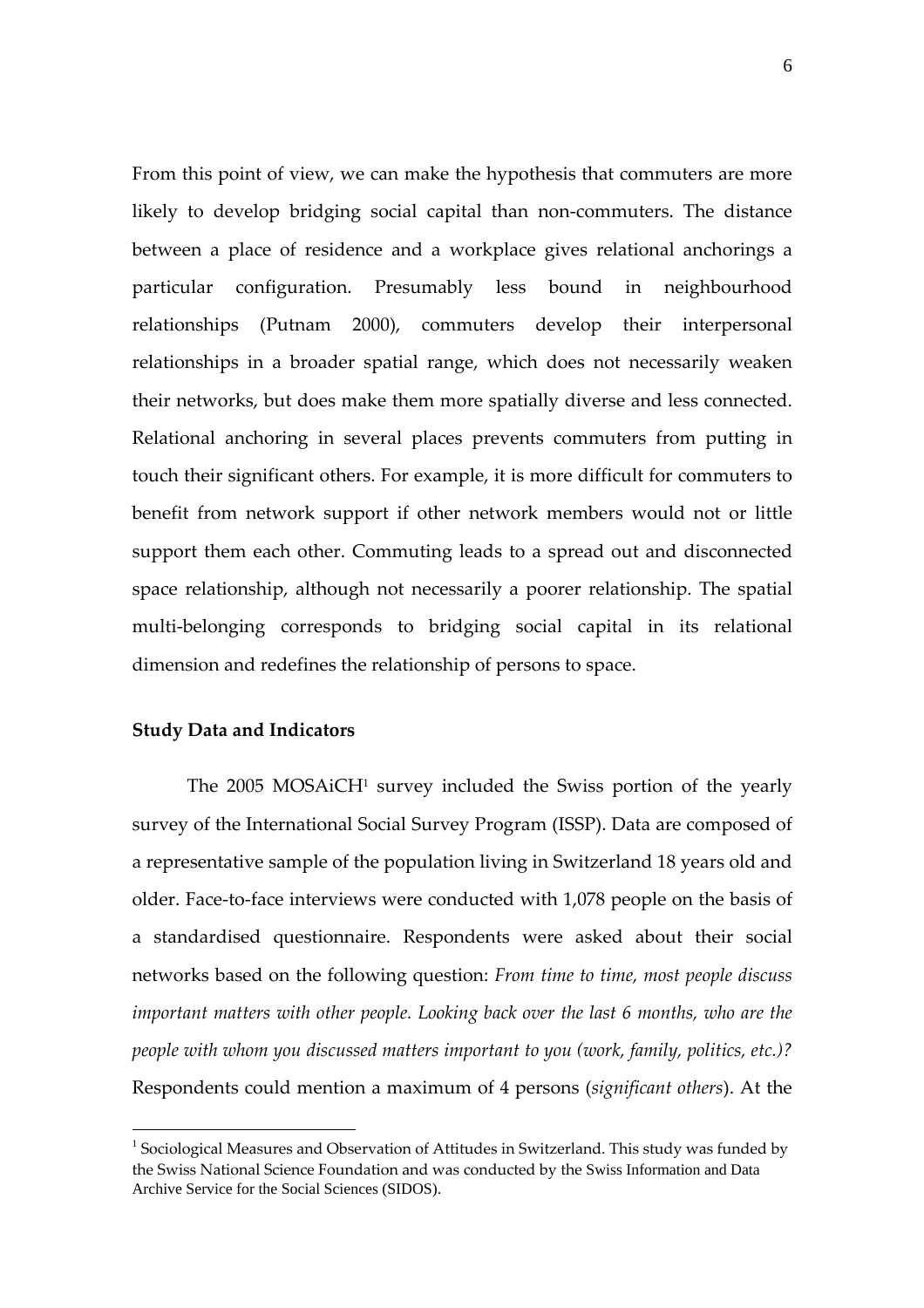spatial level, each respondent was asked to identify for each network member (including themselves) the current municipality (*commune*) of residence, the municipality of residence at age 14, and the municipality of their current workplace. On the basis of that information and with the help of *routing* software designing the Swiss road network, road distances were computed. The geographical centres of the municipalities were used as coordinates. Three types of distance were extrapolated:

- The distance between the residences of any two network members.
- The distance between the current residence and the residence at the age of 14 (indicator of earlier residential mobility) of any network member.
- The commuting distance of each active network member (indicator of spatial job-related mobility).2

From the first type of distance, we constructed two indicators of spatial expansion:

- The mean distance between the respondent's residence and the one of each person mentioned by the respondent (*distance Ego‐Alters*)
- The mean distance between the Altersʹ residences (*distance Alter‐Alter*).

These indicators enabled us to analyse the network spatial expansion according to two components. The first component was related to the relationship between the respondent (*Ego*) and each of the significant others (*Alters*). The second component was only related to the significant others. This last indicator had the advantage of eliminating any definitional dependencies in the analysis of relationships between respondent characteristics and network expansion measures.

The respondents were also asked to identify the person who gives *emotional, moral support* to others in the network.3 Based on that information, the number of emotional support ties, mutual and not mutual, between the

 $2$  Only the Swiss municipalities were nominally stored in the database. When the person had lived, worked, or lived at the age of 14 outside the Swiss territory, the respective distance was then defined as missing values.

<sup>3</sup> The questions were, *Among these persons, who would give you some emotional, moral support at the time of everyday difficulties (for example, when you are a little bit depressed or following a hard day)? And which person or persons, you included, would give some emotional support to [first person mentioned]?* Etc.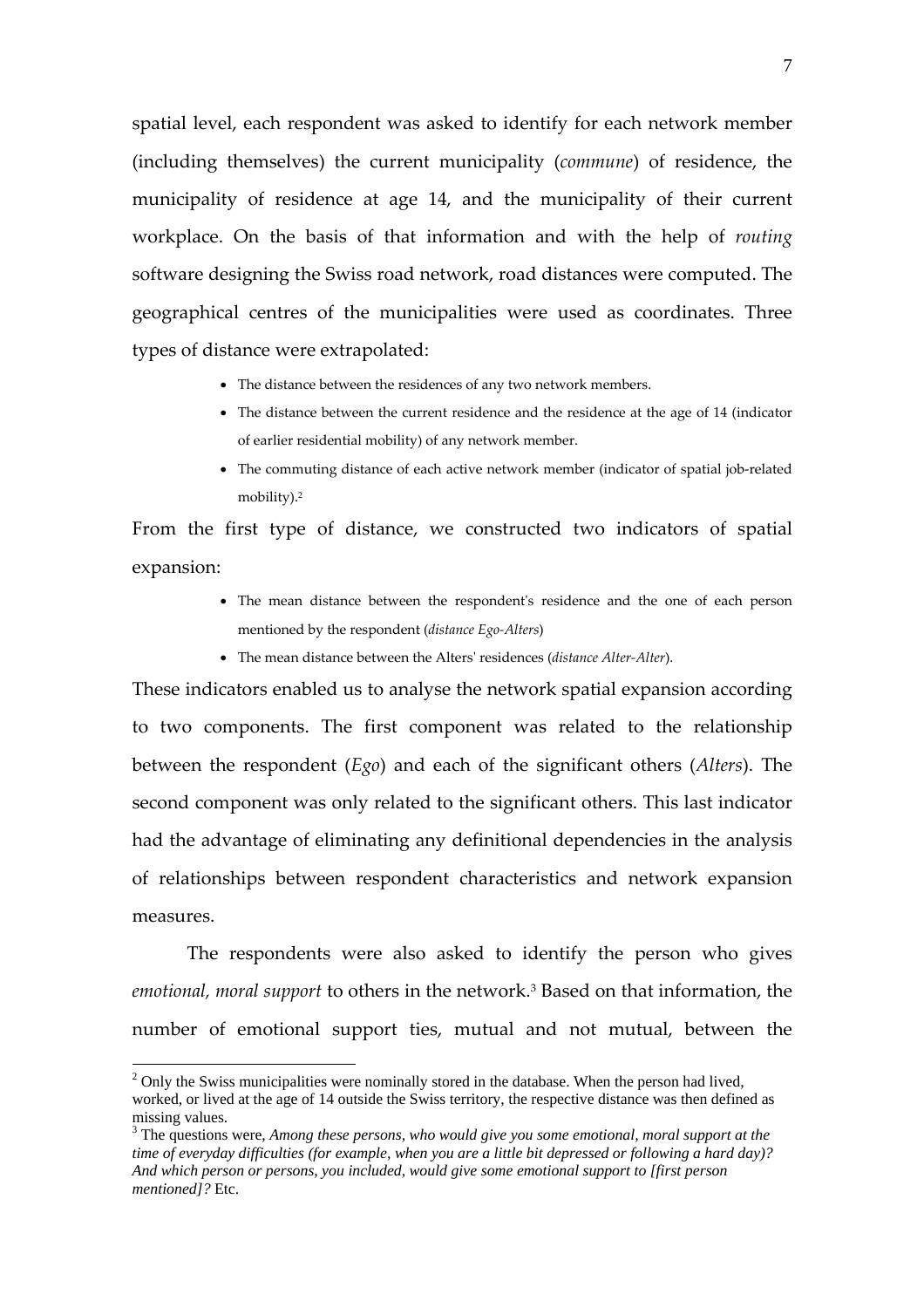respondent and the significant others on the one hand, and between the significant others on the other hand, were computed. In order to construct support indicators that were independent of the network size, we also defined the *activation* of the support ties by the number of existing support ties divided by the number of potential support ties based on the number of persons mentioned by the respondent.<sup>4</sup> Table 1 presents the summary of the used variables for the data.

|                                                                      | Mean   | S.D.   | Min.<br>value     | Max.<br>value | N                |
|----------------------------------------------------------------------|--------|--------|-------------------|---------------|------------------|
| Distance Ego-Alters (in km)                                          | 19.653 | 35.361 | 1.45a             | 299.49        | 825              |
| Distance Alter-Alter (in km)                                         | 27.431 | 37.524 | 0.92a             | 193.09        | 531 <sup>b</sup> |
| Commuting distance of Ego (if active) (in km)                        | 12.910 | 23.470 | 1.60 <sup>a</sup> | 241           | 675              |
| Mean commuting distance of the Alters (in km)                        | 13.065 | 17.569 | 1.09a             | 217.66        | 711              |
| Distance between current residence and one at 14 y.o. of Ego (in km) | 34.283 | 53.303 | 1.02 <sup>a</sup> | 354           | 882              |
| Activation of the mutual support ties Ego-Alters (in ‰)              | 718.90 | 372.24 | $\theta$          | 1000          | 919              |
| Activation of the support ties given by Ego (in ‰)                   | 842.04 | 311.78 | $\boldsymbol{0}$  | 1000          | 919              |
| Activation of the support ties received by Ego (in ‰)                | 780.83 | 331.33 | $\theta$          | 1000          | 919              |
| Activation of the support ties between Alters (in ‰)                 | 385.08 | 357.53 | $\theta$          | 1000          | 620 <sup>b</sup> |

#### *Table 1: Summary of the used scale variables*

<sup>a</sup> The minimum values of distance are not strictly equal to 0 because a value of 2 km was attributed in the situations where the departure and arrival municipality were identical, in order to take into account travel inside the municipality. Some rare inter-municipality distances are lower than 2 km.

<sup>b</sup> The low number of cases is explained by the fact that about 40% of the respondents mentioned less than 2 network members.

#### **Commuting and Network Spatial Expansion**

In order to study the effects of the respondentsʹ commuting on their network spatial expansion, a linear regression analysis was carried out for each of the two indicators. The results of the analysis (Table 3) show that the effect is significant (level: 0.01). The more the respondent commutes, the farther away the persons mentioned in the network live from each other and the farther

<sup>&</sup>lt;sup>4</sup> This boils down to a calculation of density.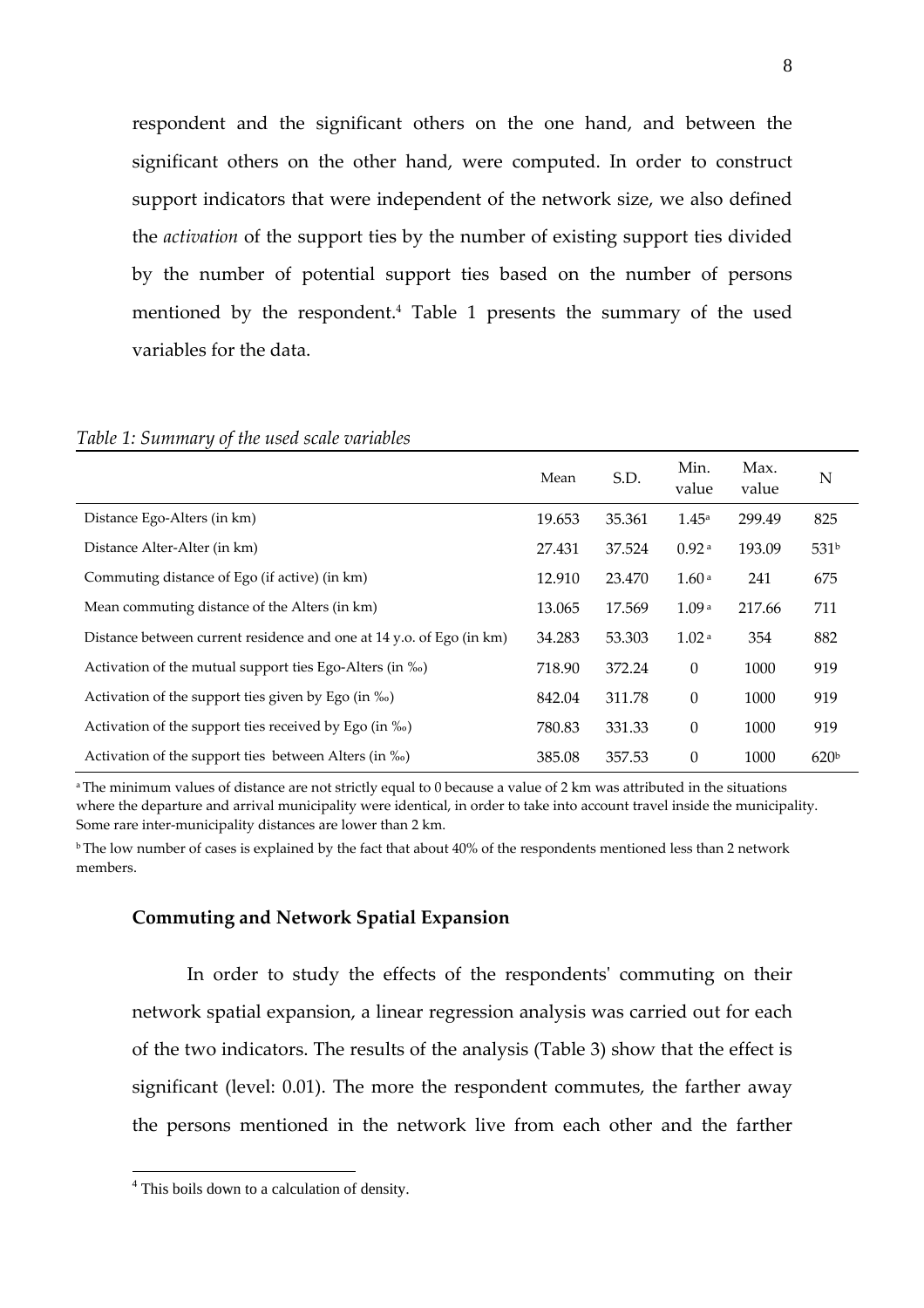away the respondent lives from them. According to our regression model, for each increase of 10 km in the respondent's commuting distance, the significant others distance themselves from each other by an average of 2.35 km and the respondent distances him‐ or herself from them an average of 2.24 km.

In order to control the effect of different respondentʹs characteristics (see Table 2) on this outcome and to refine the analysis, a multiple regression analysis was conducted.

|                               | Frequency                                     |               | Frequency     |                               | Frequency     |
|-------------------------------|-----------------------------------------------|---------------|---------------|-------------------------------|---------------|
| Sex                           |                                               | Age           |               | Education                     |               |
| Female                        | 53                                            | 18-34 y.o.    | 22            | <b>Basic</b> education        | 17            |
| Male                          | 47                                            | 35-50 y.o.    | 30            | Apprenticeship                | 41            |
|                               |                                               | 51-65 y.o.    | 27            | General education<br>school   | 8             |
|                               |                                               | 66 y.o. and + | 21            | High (professional)<br>school | 24            |
|                               |                                               |               |               | University                    | 10            |
| (N)                           | 100<br>(1077)                                 | (N)           | 100<br>(1078) | (N)                           | 100<br>(1068) |
|                               |                                               | Frequency     |               |                               | Frequency     |
| Family structure <sup>a</sup> |                                               |               |               | Context of the residence      |               |
| Person living alone           |                                               | 30            |               | Peripheral commune            | 22            |
|                               | Couple living without children                | 27            |               | Periurban commune             | 16            |
| Couple living with children   |                                               | 29            |               |                               | 30            |
|                               |                                               |               |               | Suburban commune              |               |
| children                      | Person without cohabiting partner living with | 4             |               | Small centre                  | 11            |
| Other family structures       |                                               | 10            |               | Middle centre                 | 12            |
|                               |                                               |               |               | Big centre                    | 9             |

*Table 2: Frequency (in %) of the respondentsʹ socio‐demographic variables*

<sup>a</sup> The family structure has been defined on the basis of the cohabitation with the respondent. A couple is then defined by a partner cohabiting with the respondent.

This analysis shows that the respondentʹs earlier residential mobility has the strongest influence on the physical distance between the respondent and his or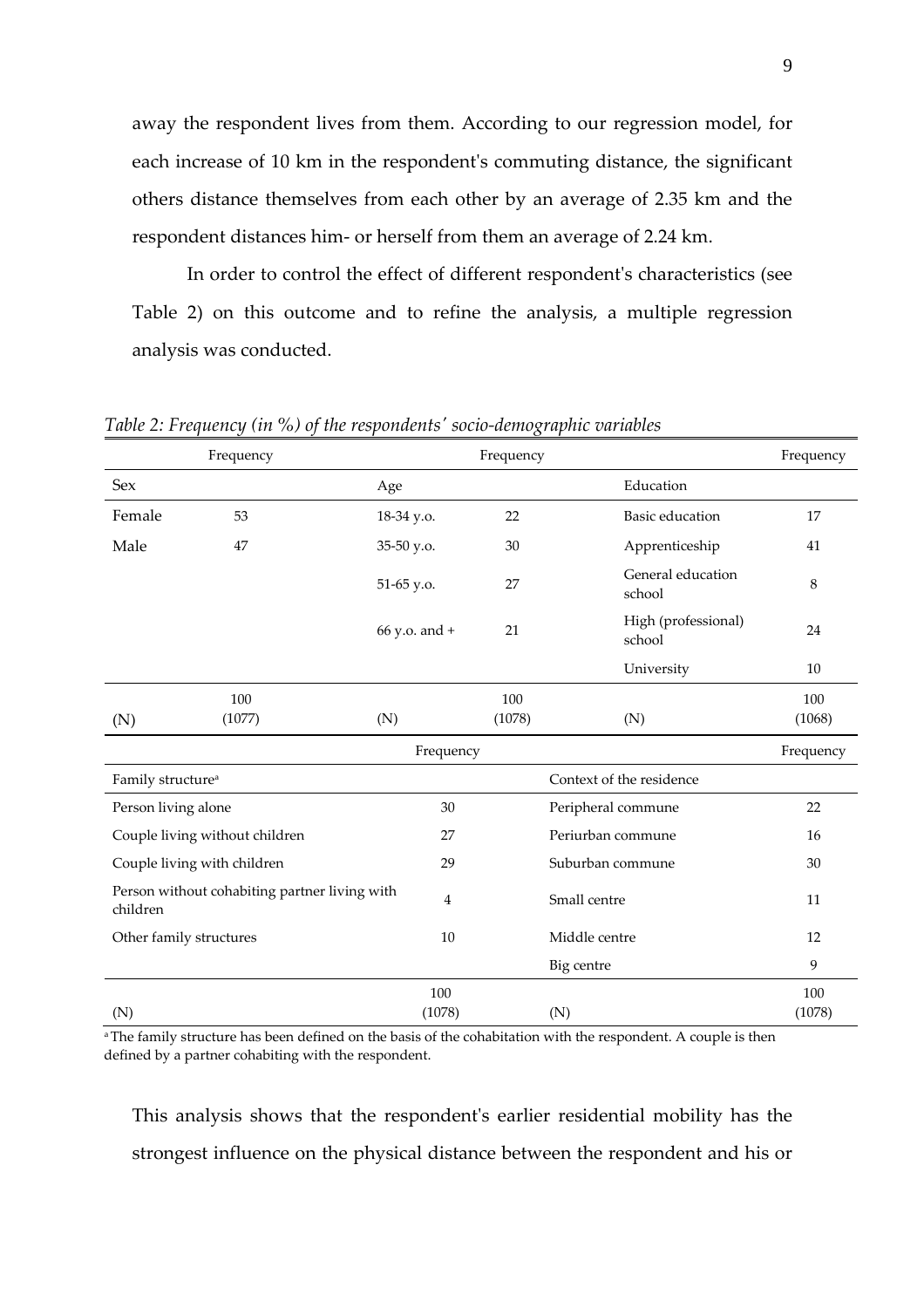her significant others (Table 3, left column). The next important factor is living alone. This last result stems largely from the fact that the respondents who lived alone did not mention any network members living with them, which caused an increase in the mean distance between them and their significant network members. Also important is the effect of commuting distance. Other variables, such as sex, education, or the context of the respondent's residence do not influence considerably the physical distance between the respondent and the significant network members.

Concerning the physical distance between the significant others (Table 3, right column), it is again the respondentʹs earlier residential mobility that has the highest impact. Commuting has a slightly more important effect than in the case of the physical distance between a respondent and the significant others. Living alone, having a university degree, and having a residence in an urban centre are also significantly associated, though more moderately, with a higher physical distance between significant network members. On the other hand, the gender of the respondent did not substantially affect the physical distance between the significant others.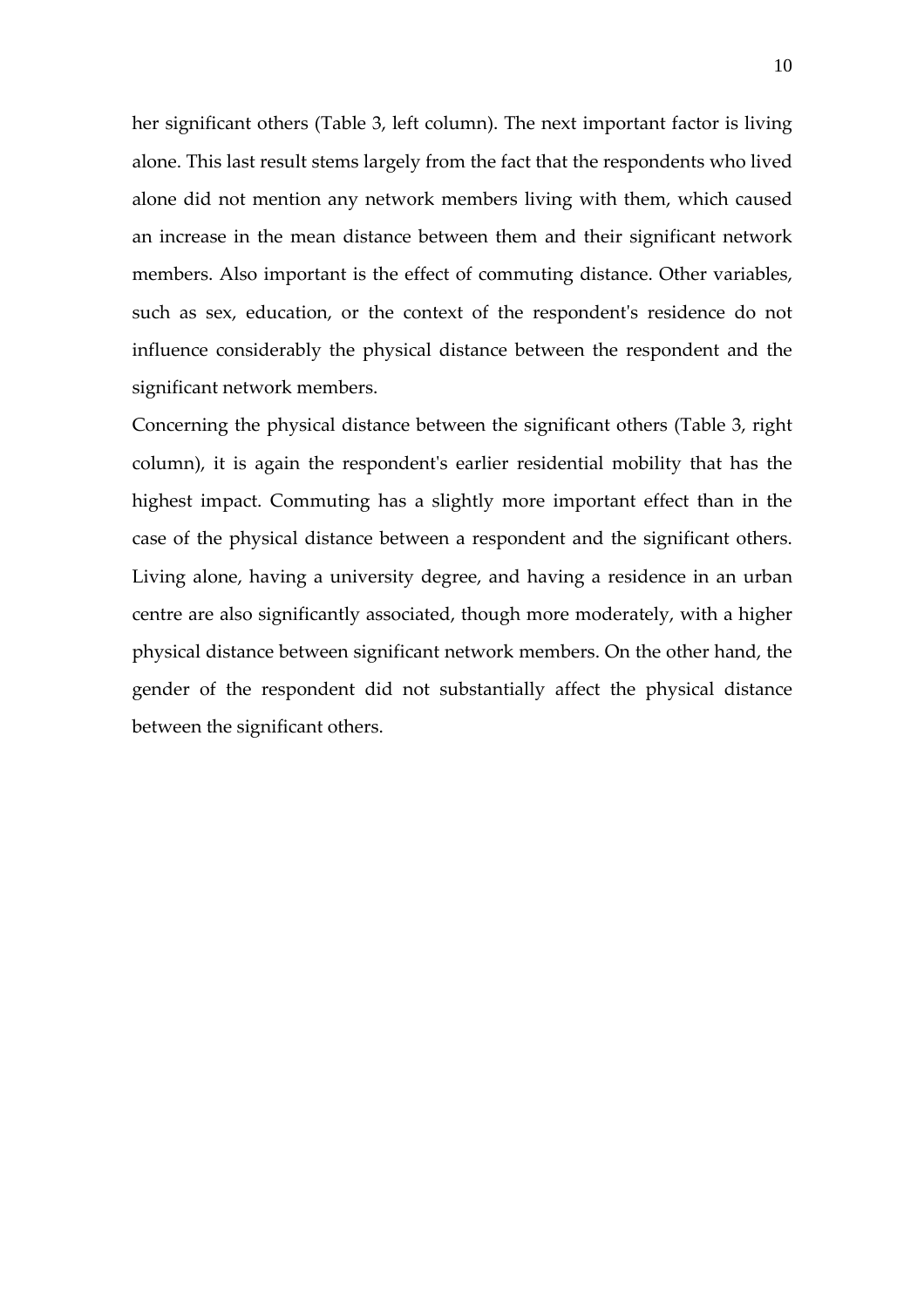|                                                                                                                                                                                                                   |                                       | Mean distance Ego-Alters                                                                                                                         | Mean distance Alter-Alter             |                                                                                                                                                |
|-------------------------------------------------------------------------------------------------------------------------------------------------------------------------------------------------------------------|---------------------------------------|--------------------------------------------------------------------------------------------------------------------------------------------------|---------------------------------------|------------------------------------------------------------------------------------------------------------------------------------------------|
| <b>Commuting distance</b>                                                                                                                                                                                         | $0.224***$<br>(0.154)                 | $0.238***$ (0.165)                                                                                                                               | $0.235***$<br>(0.158)                 | $0.273***$ (0.192)                                                                                                                             |
| Distance between current residence and<br>the residence at 14 years old                                                                                                                                           |                                       | $0.233***$ $(0.328)$                                                                                                                             |                                       | $0.200***$ (0.273)                                                                                                                             |
| Sex (female)                                                                                                                                                                                                      |                                       | $-1.531(-0.021)$                                                                                                                                 |                                       | $-1.864(-0.024)$                                                                                                                               |
| Age<br>18-34 years old<br>35-50 years old<br>51-65 years old<br>66 years old and more                                                                                                                             |                                       | 0.631(0.008)<br>$6.538*(0.084)$<br>0.878(0.003)                                                                                                  |                                       | 0.177(0.002)<br>$9.324*(0.107)$<br>18.850 (0.071)                                                                                              |
| Education<br><b>Basic</b> education<br>Apprenticeship<br>General education school<br>High (professional) school<br>University                                                                                     |                                       | $-7.148(-0.100)$<br>$-6.666(-0.049)$<br>$-5.692$ $(-0.072)$<br>$-7.385(-0.062)$                                                                  |                                       | 8.997 (0.117)<br>12.055 (0.077)<br>11.650 (0.140)<br>$20.228**$ (0.160)                                                                        |
| <b>Family structure</b><br>Couple living with children<br>Person living alone<br>Couple living without children<br>Person without cohabiting partner<br>living with child(ren)<br>Other family structures         |                                       | 20.476*** (0.247)<br>$-3.040$ $(-0.037)$<br>2.609(0.015)<br>1.323(0.012)                                                                         |                                       | $9.381*(0.105)$<br>0.382(0.004)<br>0.680(0.004)<br>$-1.038(-0.009)$                                                                            |
| Context of the residence<br>Peripheral municipality<br>Periurban municipality<br>Suburban municipality<br>Small centre<br>Middle centre<br>Big centre<br>Constant<br>R<br>$\mathbb{R}^2$<br>$\Delta \mathbf{R}^2$ | 16.647***<br>$0.154***$<br>$0.024***$ | $-0.244 (-0.003)$<br>$-0.798(-0.010)$<br>6.975(0.056)<br>$-2.469(-0.022)$<br>$-2.351(-0.018)$<br>9.900<br>$0.477***$<br>$0.227***$<br>sig. < .01 | 25.321***<br>$0.158***$<br>$0.025***$ | 7.752 (0.094)<br>7.473 (0.088)<br>14.920* (0.114)<br>17.285** (0.150)<br>19.317** (0.134)<br>$-5.711$<br>$0.439***$<br>$0.193***$<br>sig < .01 |

### *Table 3: Regression analysis of network expansion on different variables related to the respondent (Unstandardised regression coefficients)a*

 $*p < .1$  \*\*p < .05 \*\*\*p < .01

<sup>a</sup> Standardised regression coefficients are in brackets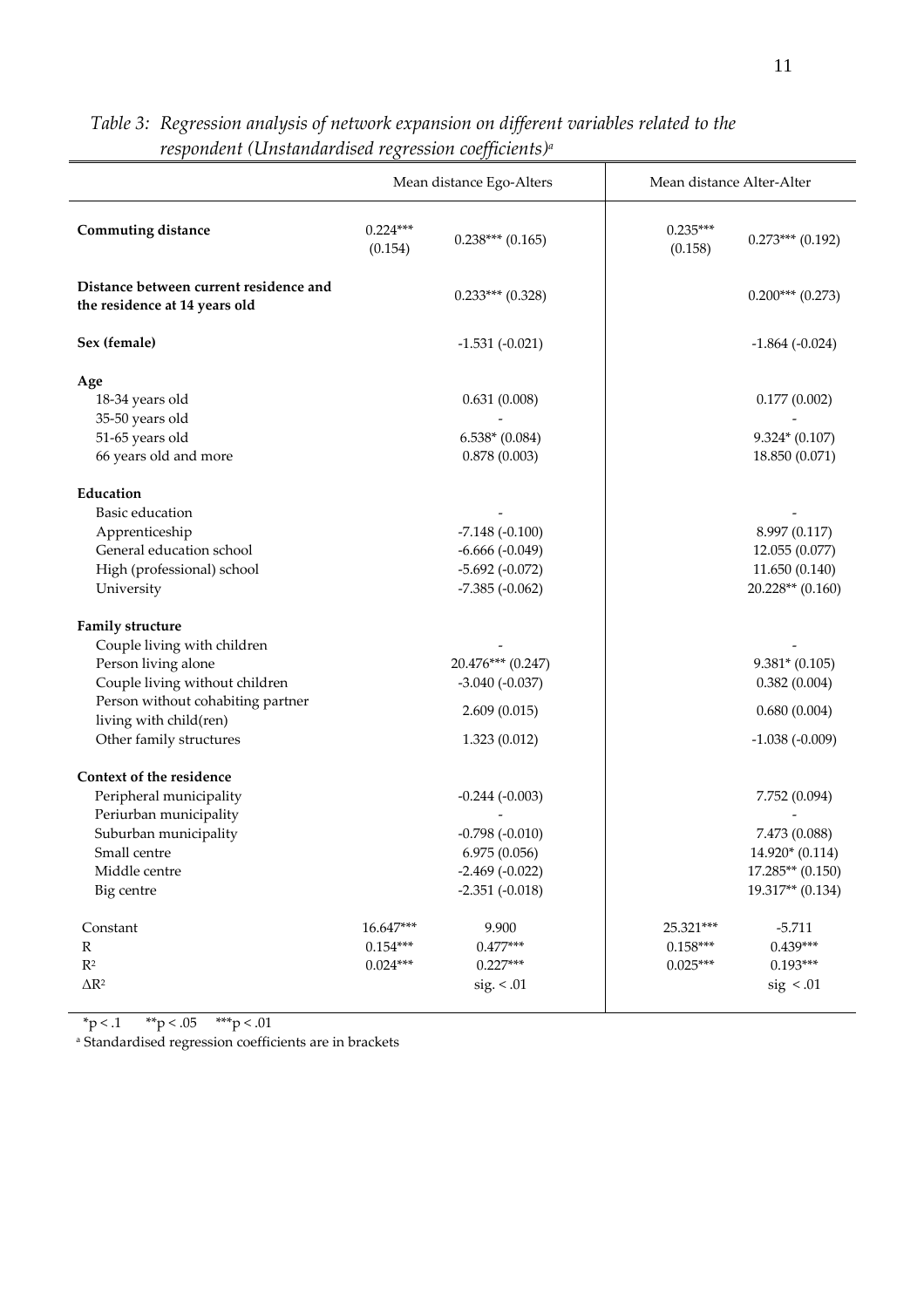#### **Commuting and Emotional Support**

Because the effects of commuting on the number of the emotional support ties were not found to be significant, $5$  we focus on the link between commuting and activation of the support ties.

Table 4 (left column) shows that the activation of the mutual emotional support ties between the respondent and his or her network members is statistically associated with the respondent's commuting. The more the respondent commutes, the lower the proportion of the significant others sharing support with him or her is. The regression model shows that for each increase of 10 km in the respondentʹs commuting distance, the activation of the mutual support ties between the respondent and the significant network members decreases by 1.4%.

Is this decrease in the proportion of activated significant others a direct consequence of the respondentʹs commuting or is it due to the fact that, when the respondent commutes, the network members are farther away from the respondent (indirect effect)? By adding different control variables to the regression model, including the mean distance between the respondent and the significant others, we observed that this distance does not influence the exchange of emotional support. It is not the fact that the respondent is far apart from his or her significant network members that causes a decrease in their activation, it is the fact that the respondent is a commuter. In other words, commuters are less likely to share emotional support with their significant others and this relation is not mediatised through an effect of distance between the commuter and his or her network members. We also observed that young adults, women, and people with a high school degree support each other proportionally more with their significant others. Conversely, people living alone, in big urban centres, and, to a lower extent, those living in small centres

 $<sup>5</sup>$  This result can be explained by a curvilinear effect observed in the relation between the network size</sup> and the respondent's commuting, which is not visible in a linear regression analysis.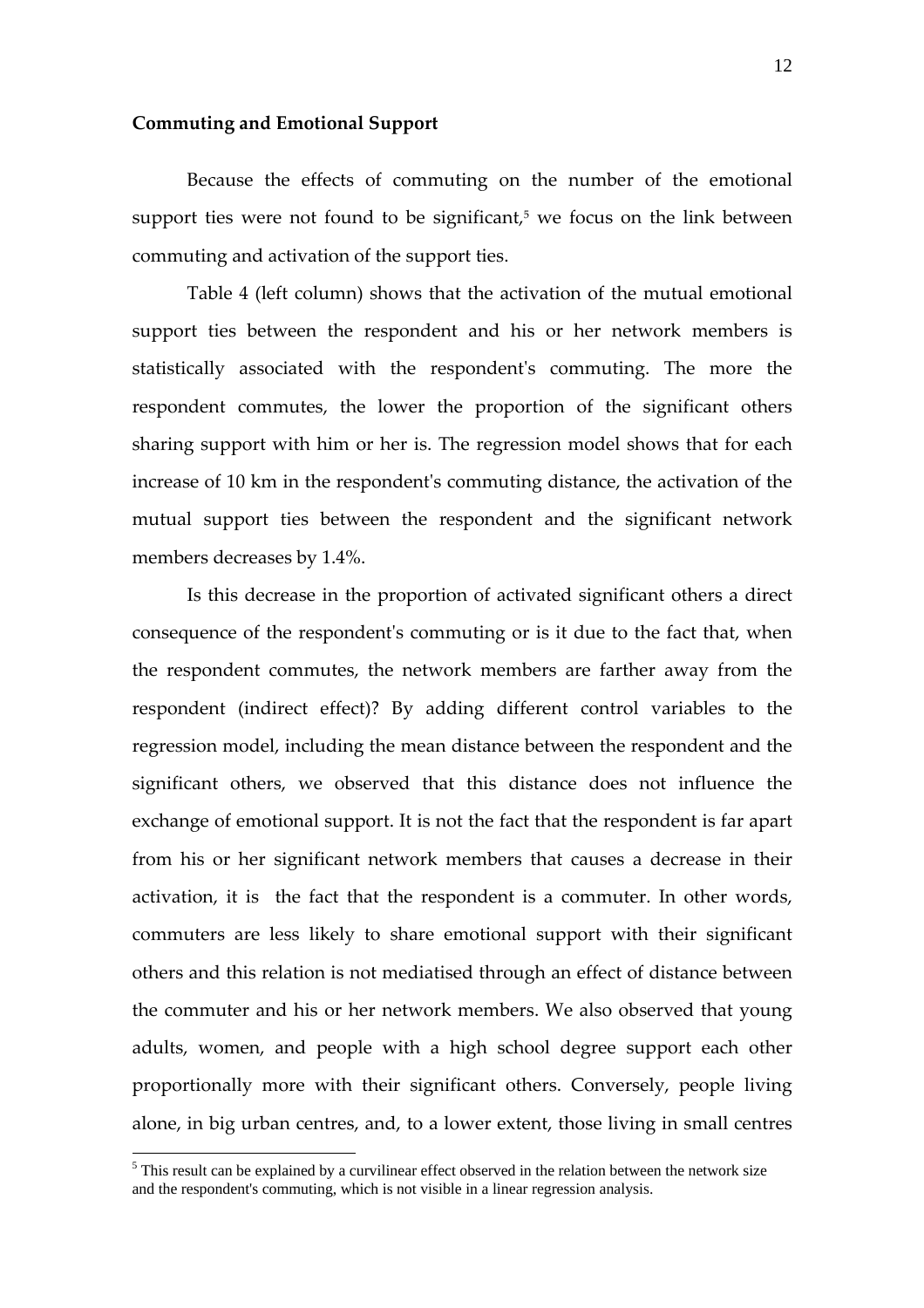declare that they support each other proportionally less with their significant network members. This last outcome shows that the morphology of the residence context has an impact on mutual support.

The study of the received and given support (Table 4, right columns) enabled us to refine the analysis. Concerning the activation of the given support relations, women and young adults give support to a larger proportion of their network members. Conversely, people living alone, in *other* family structures (living with parents, flatmates, etc.), and in big centres support their significant others proportionally less. Neither commuting distance nor education influences the support given by respondents. On the other hand, people with high levels of education reported receiving emotional support from a higher proportion of significant others than respondents with low levels of education. Conversely, elderly people, commuters, and people living in small centres receive support from a smaller proportion of their significant network members.

These results indicate that the respondent's commuting distance do not considerably influence the proportion of significant others to whom he or she gives emotional support. Commuting distance negatively influences the proportion of significant others who give him or her support. This deficit can be interpreted as an effect of the commuter's mobile living arrangement, since increasing time spent travelling may foster a weaker involvement in the activities with significant others (relatives, close friends).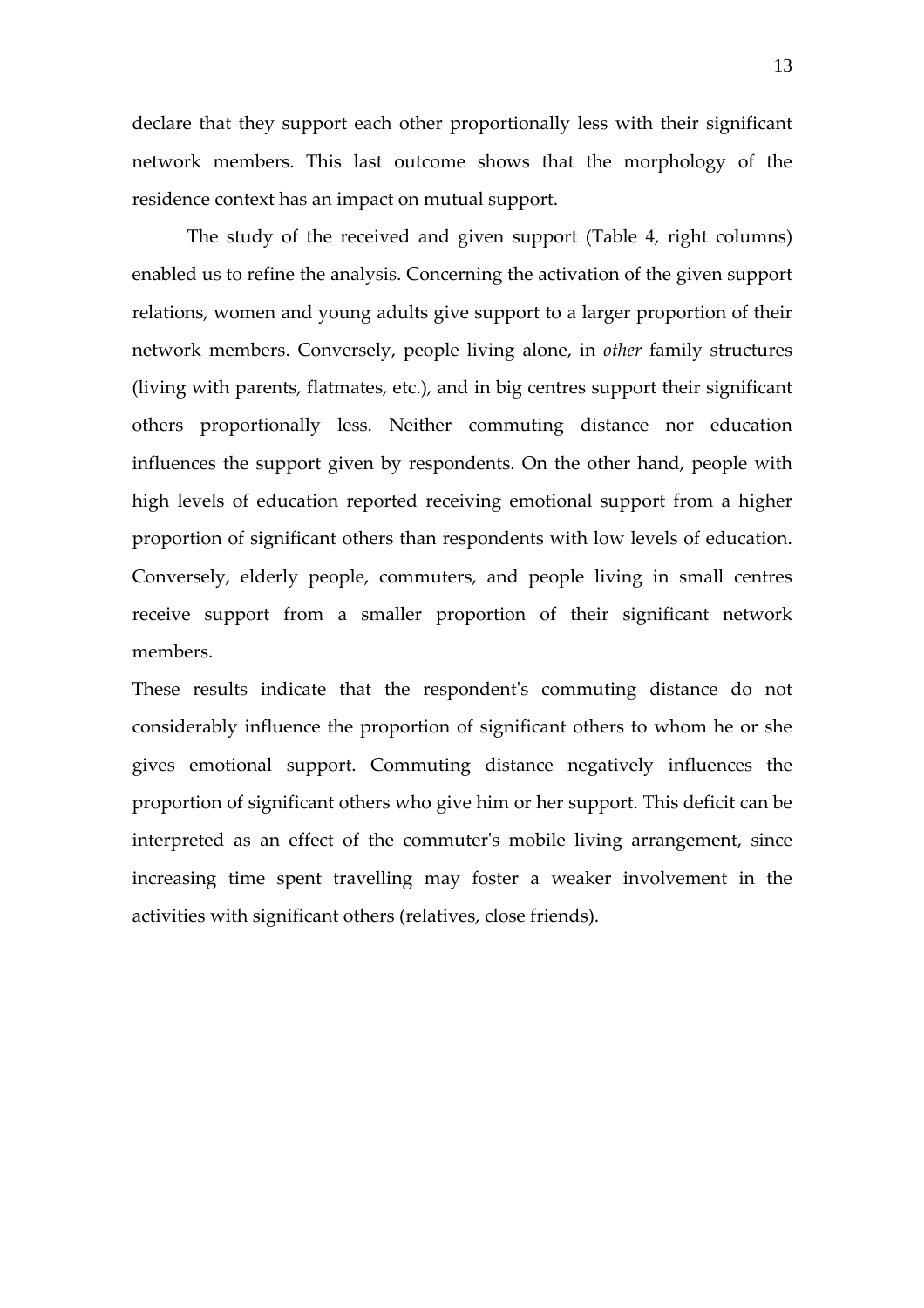|                                                                                                                                                                                                        |                                    | Activation of mutual support<br>ties Ego-Alters                                                         | $m$ . The contract $m$ is the complete the contract of the contract $m$ , $m$<br>Activation of support ties given<br>by Ego |                                                                                                        | Activation of support ties<br>received by Ego |                                                                                                           |
|--------------------------------------------------------------------------------------------------------------------------------------------------------------------------------------------------------|------------------------------------|---------------------------------------------------------------------------------------------------------|-----------------------------------------------------------------------------------------------------------------------------|--------------------------------------------------------------------------------------------------------|-----------------------------------------------|-----------------------------------------------------------------------------------------------------------|
| <b>Commuting distance</b>                                                                                                                                                                              | $-1.335**$<br>$(-0.085)$           | $-1.434**$ ( $-0.091$ )                                                                                 | $-0.634$<br>$(-0.048)$                                                                                                      | $-0.868(-0.065)$                                                                                       | $-1.264**$<br>$(-0.090)$                      | $-1.403**(-0.100)$                                                                                        |
| <b>Distance Ego-Alters</b>                                                                                                                                                                             |                                    | $-0.019(-0.002)$                                                                                        |                                                                                                                             | $-0.054(-0.006)$                                                                                       |                                               | 0.186(0.019)                                                                                              |
| Sex (female)                                                                                                                                                                                           |                                    | $64.686**$ (0.088)                                                                                      |                                                                                                                             | $70.017**$ (0.112)                                                                                     |                                               | 43.153 (0.065)                                                                                            |
| Age<br>18-34 years old<br>35-50 years old<br>51-65 years old<br>66 years old and +                                                                                                                     |                                    | 85.841** (0.105)<br>41.916 (0.051)<br>$-103.837(-0.040)$                                                |                                                                                                                             | 75.641** (0.109)<br>$-6.888(-0.010)$<br>22.650 (0.010)                                                 |                                               | 54.022 (0.074)<br>44.256 (0.060)<br>$-194.480*(-0.084)$                                                   |
| Education<br>Basic education<br>Apprenticeship<br>General education school<br>High (professional) school<br>University                                                                                 |                                    | 77.495 (0.104)<br>$-67.776(-0.046)$<br>129.059** (0.157)<br>105.590 (0.090)                             |                                                                                                                             | 52.298 (0.083)<br>$-33.168(-0.027)$<br>63.755 (0.092)<br>12.346 (0.012)                                |                                               | 59.575 (0.089)<br>$-61.065$ $(-0.046)$<br>$91.882*(0.125)$<br>$122.547**$ (0.116)                         |
| <b>Family structure</b><br>Couple living with child.<br>Person living alone<br>Couple living without<br>children<br>Person without cohabiting<br>partner living with child.<br>Other family structures |                                    | $-87.563**(-0.101)$<br>$-43.502$ $(-0.050)$<br>0.702(0.000)<br>$-91.582 (-0.079)$                       |                                                                                                                             | $-88.426**(-0.120)$<br>$-3.954$ $(-0.005)$<br>8.844 (0.006)<br>$-131.834***$<br>$(-0.134)$             |                                               | $-47.337(-0.061)$<br>$-24.846(-0.061)$<br>$-18.306(-0.012)$<br>$-8.556(-0.008)$                           |
| Context of the residence<br>Peripheral municipality<br>Periurban municipality<br>Suburban municipality<br>Small centre<br>Middle centre<br>Big centre                                                  |                                    | $-36.901(-0.044)$<br>$-16.651(-0.020)$<br>$-119.892*(-0.096)$<br>16.153 (0.014)<br>$-135.852**(-0.105)$ |                                                                                                                             | 57.144 (0.080)<br>33.164 (0.048)<br>$-16.067$ $(-0.015)$<br>49.436 (0.050)<br>$-107.285*$ ( $-0.098$ ) |                                               | $-16.062$ $(-0.021)$<br>14.673 (0.020)<br>$-147.247***$ $(-0.131)$<br>12.402 (0.012)<br>$-85.568(-0.073)$ |
| Constant<br>R<br>$\mathbb{R}^2$<br>$\Delta \mathbf{R}^2$                                                                                                                                               | 744.6***<br>$0.085**$<br>$0.007**$ | 681.985***<br>$0.258***$<br>$0.067***$<br>sig < .05                                                     | 853.8***<br>0.048<br>0.002                                                                                                  | 783.107***<br>$0.280***$<br>$0.079***$<br>sig. < .01                                                   | 802.9***<br>$0.090**$<br>$0.008**$            | 735.396***<br>$0.257**$<br>$0.066**$<br>sig. < .05                                                        |

Table 4: Regression analysis of the activation of the emotional support ties (in ‰) Ego-Alters on different *variables related to the respondent (Unstandardised regression coefficients)a*

\*p < .1 \*\* p < .05 \*\* p < .01

<sup>a</sup> Standardised regression coefficients are in brackets.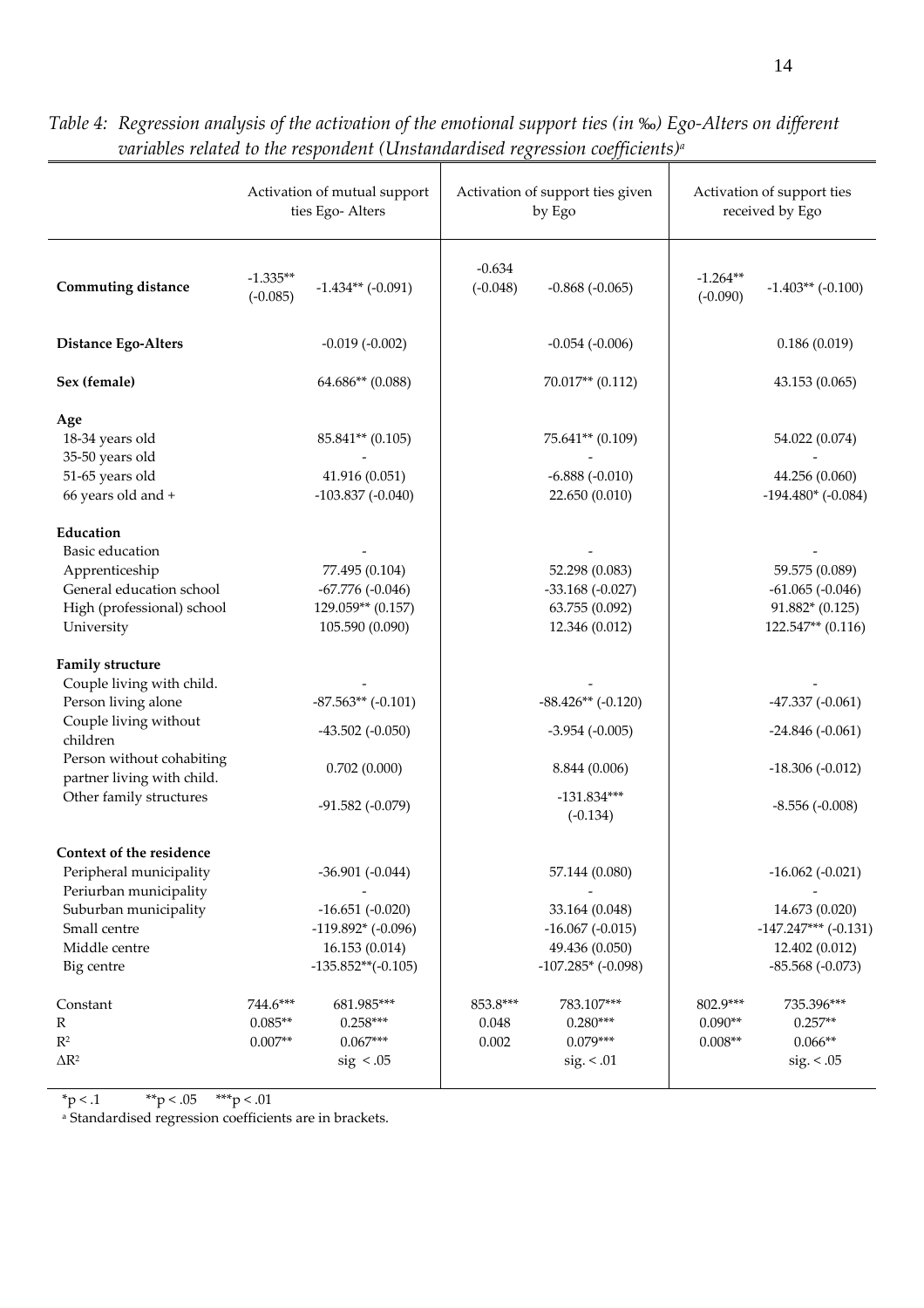The analysis of the activation of support ties between significant others (Table 5) shows that neither the respondentʹs commuting distance nor the significant others' mean commuting distance exert a significant influence. On the other hand, the physical distance between the significant others' residences negatively influences the activation of the support ties. This result stems logically from the fact that significant others who were far apart from each other had a greater chance to know each other less or not at all and, therefore, support each other proportionally less. This analysis also indicates that the networks of male respondents, between 51 and 65 years old, present a stronger proportion of significant others supporting each other. The respondents' education level and the context of residence, however, do not have any effect on the emotional support exchanged between significant others.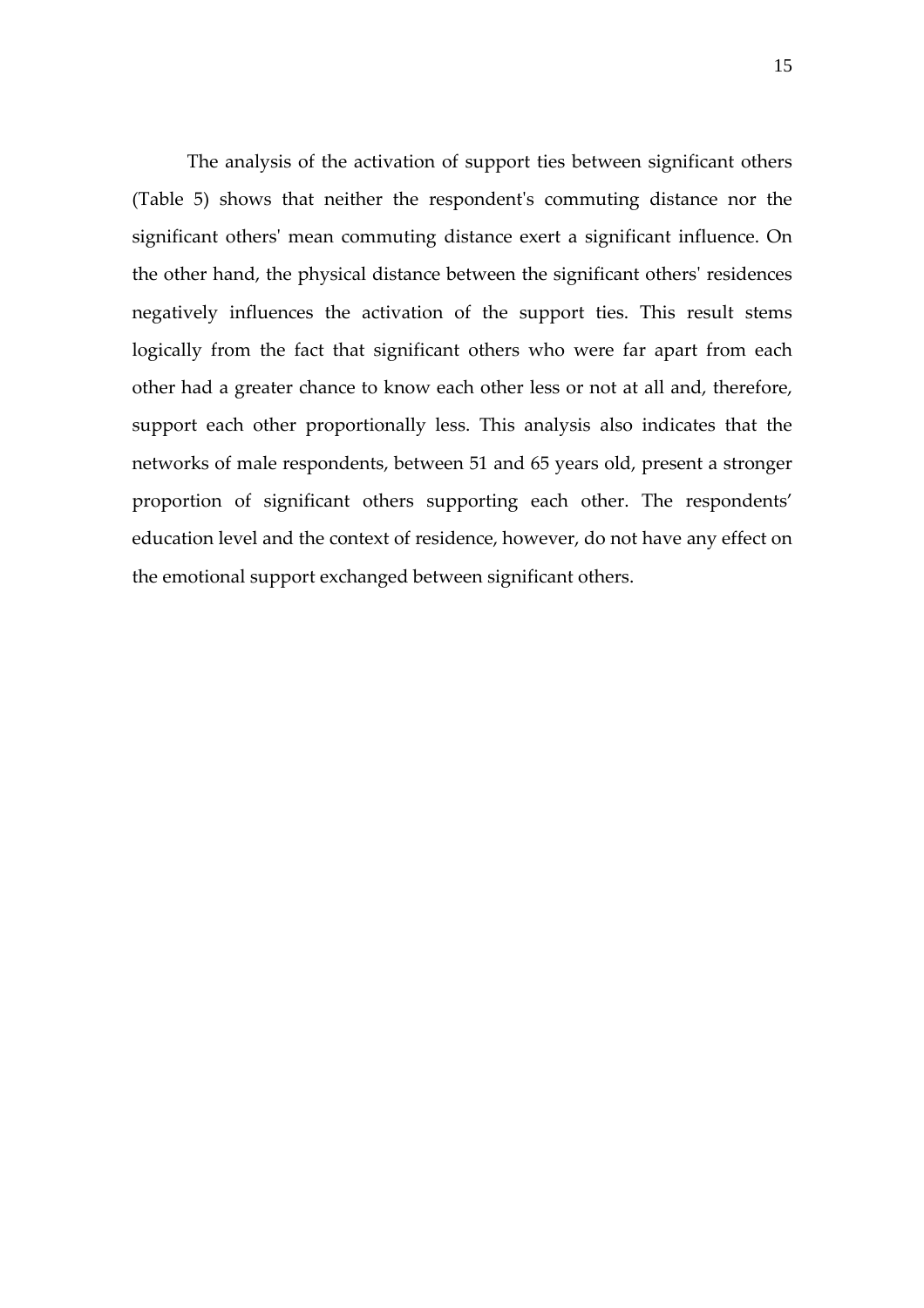|                                          | Activation of support ties Alter-Alter |                          |  |
|------------------------------------------|----------------------------------------|--------------------------|--|
| Commuting distance                       | $-1.110(-0.082)$                       | $-0.662(-0.049)$         |  |
| Mean commuting distance of the Alters    |                                        | 0.585(0.029)             |  |
| <b>Distance Alter-Alter</b>              |                                        | $-1.089**(-0.117)$       |  |
| Sex (female)                             |                                        | $-97.600**$ ( $-0.137$ ) |  |
| Age                                      |                                        |                          |  |
| 18-34 years old                          |                                        | $-7.294(-0.010)$         |  |
| 35-50 years old                          |                                        |                          |  |
| 51-65 years old                          |                                        | $110.008**$ (0.133)      |  |
| 66 years old and more                    |                                        | $-50.472$ $(-0.020)$     |  |
| Education                                |                                        |                          |  |
| <b>Basic</b> education                   |                                        |                          |  |
| Apprenticeship                           |                                        | 5.410 (0.008)            |  |
| General education school                 |                                        | $-17.713(-0.012)$        |  |
| High (professional) school               |                                        | 21.611 (0.028)           |  |
| University                               |                                        | 58.243 (0.050)           |  |
| <b>Family structure</b>                  |                                        |                          |  |
| Couple living with children              |                                        |                          |  |
| Person living alone                      |                                        | 22.658 (0.027)           |  |
| Couple living without children           |                                        | $-49.716(-0.060)$        |  |
| Person without cohabiting partner living |                                        |                          |  |
| with children                            |                                        | 27.906 (0.017)           |  |
| Other family structures                  |                                        | $-54.949(-0.049)$        |  |
| Context of the residence                 |                                        |                          |  |
| Peripheral municipality                  |                                        | $-49.254(-0.063)$        |  |
| Periurban municipality                   |                                        |                          |  |
| Suburban municipality                    |                                        | $-75.328(-0.096)$        |  |
| Small centre                             |                                        | $-9.481(-0.008)$         |  |
| Middle centre                            |                                        | $-28.092$ $(-0.025)$     |  |
| Big centre                               |                                        | 83.173 (0.064)           |  |
| Constant                                 | 401.681***                             | 475.135***               |  |
| R                                        | 0.082                                  | 0.269                    |  |
| $R^2$                                    | $0.007\,$                              | 0.072                    |  |
| $\Delta \mathbf{R}^2$                    |                                        | n.s.                     |  |

*Table 5: Regression analyses of the activation of the emotional support ties (in* ‰*) Alter‐Alter on different variables related to the respondent (Unstandardised regression coefficients) <sup>a</sup>*

\*p < .1 \*\*p < .05 \*\*\*p < .01

<sup>a</sup> Standardised regression coefficients are in brackets.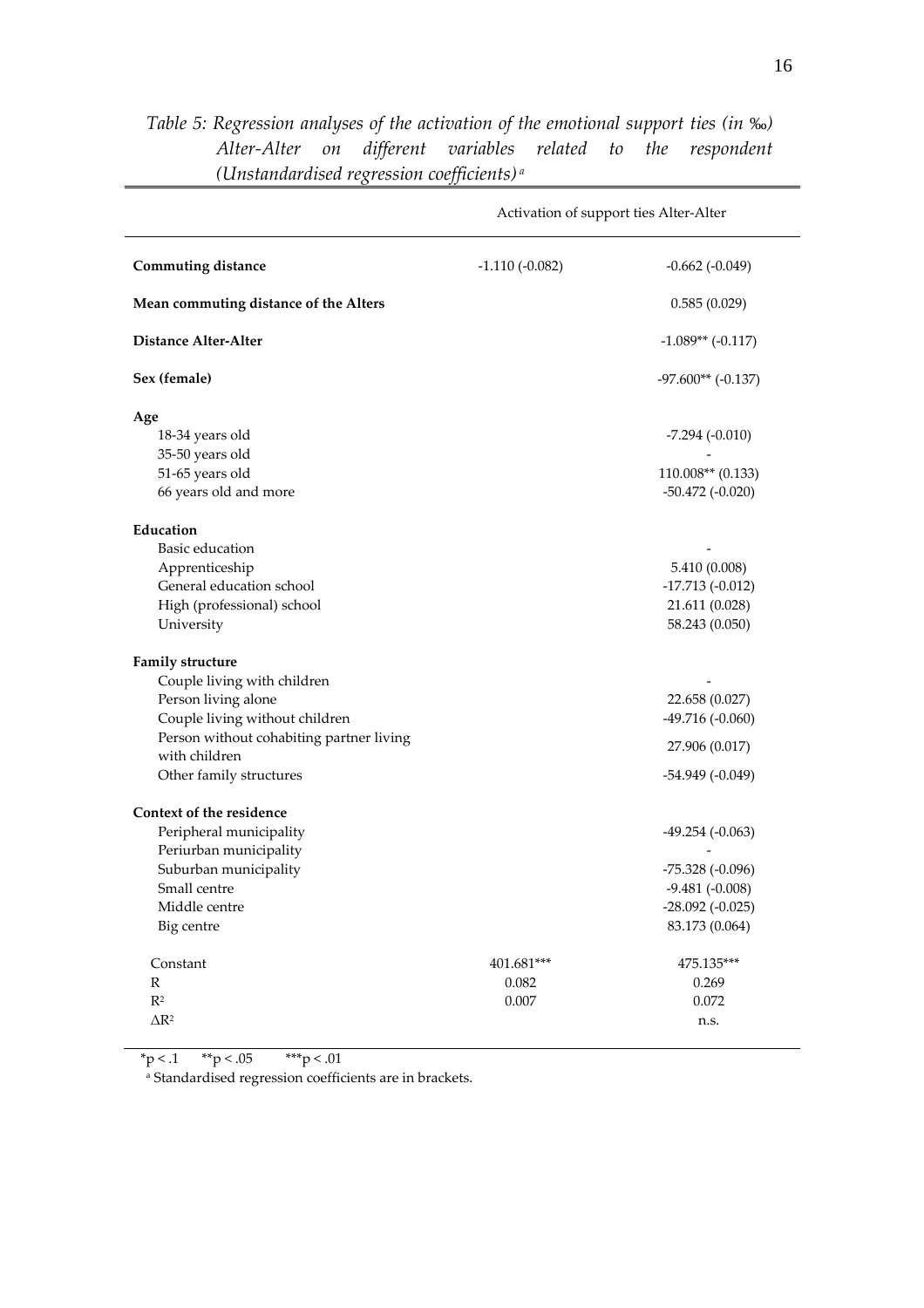### **Commuting and Social Integration: More widespread Relations and Less Activated Support Ties**

Based on our results, our initial hypothesis is confirmed: *commuters are more likely to develop a social network that is less anchored in contiguity, more spatially expanded, and more discontinuous than non‐commuters*. The longer a respondent's commuting distance is, the larger the distance between the respondent's place of residence and those of his or her significant others is. Further, the longer the commuting distance, the higher the mean distance between the residences of the significant others (see Figure 2). Therefore, commuting is a factor of transformation of social integration, of its local embedding, and of its recomposition on a larger scale. The commuter becomes the centre of a spatially widened network whose members are more distant from each other than traditional social networks.

*Figure 2 : Illustration (to scale) of the network spatial expansion according to a weak (2 km) or strong (50 km) commuting distance of the respondent* 



*Ego is weakly commuting Ego is strongly commuting*

Distances were drawn to scale, based on the predictions of the simple regression model.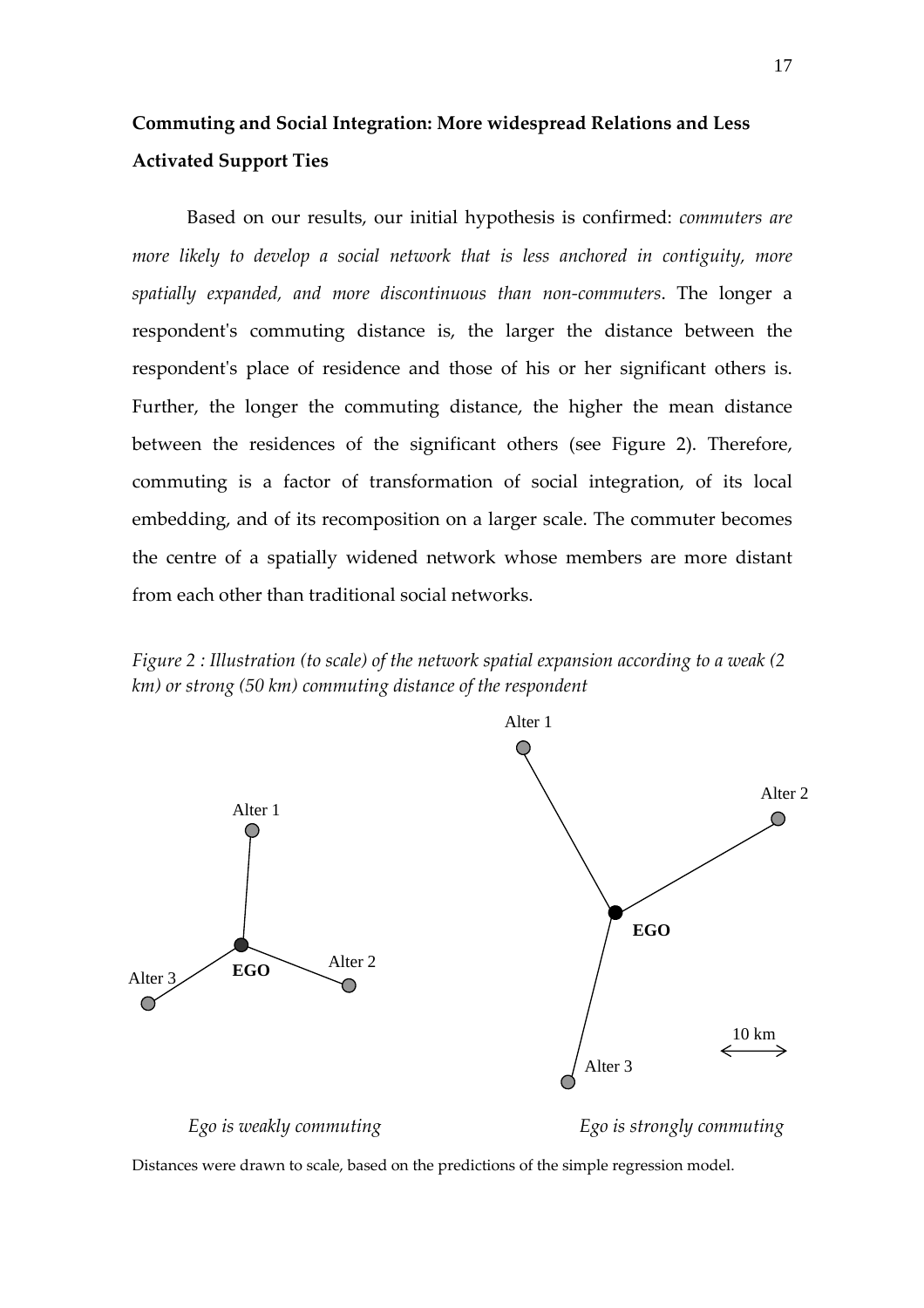18

Thus, commuting practices must not be strictly understood as a way to maintain a locally embedded and densely connected social network, but also as a mobile living arrangement fostering a spatially expanded social anchoring.

These spatial recompositions of social integration have a series of relational consequences. Previous research has shown that the frequency of interactions is very sensitive to geographical distance, which hinders contacts and exchanges (see for instance: Coenen‐Huther et al. 1994; Bonvalet and andMaison 1999; Axhausen and andFrei 2007). Therefore, some important ties tend to become virtual, or at least, to become more potential than active.6 It is what we observed if we consider the activation of the mutual emotional support ties between an individual and his or her significant others that weakened when the individual's commuting distance increased. Thus, spatial distance has relational repercussions because it integrates commuters in interpersonal relationship networks in which the proportion of non‐activated significant persons is higher. In particular, this is the proportion of network members supporting the commuter that decreases when the distance from home to work increases, whereas the proportion of network members receiving some support from the commuter remains stable. In accordance with our hypothesis, we did not measure any significant differences in the number of support ties according to commuting. The commuter, in particular the long distance commuter, tends to quote more significant network members, even if they are proportionally less activated in their support with him or her. Commuting is indeed associated with a structural recomposition and not a weakening of interpersonal relationships. Relational anchorings associated with commuting are as important, if not more important, than others, but potentially less supportive.

It is, therefore, vital to investigate the extent to which emotional relations develop differently within a more spatially expanded and more discontinuous

<sup>&</sup>lt;sup>6</sup> Because the frequency of interactions between network members was not collected in the MOSAiCH survey, this proposition remains on the order of a hypothesis.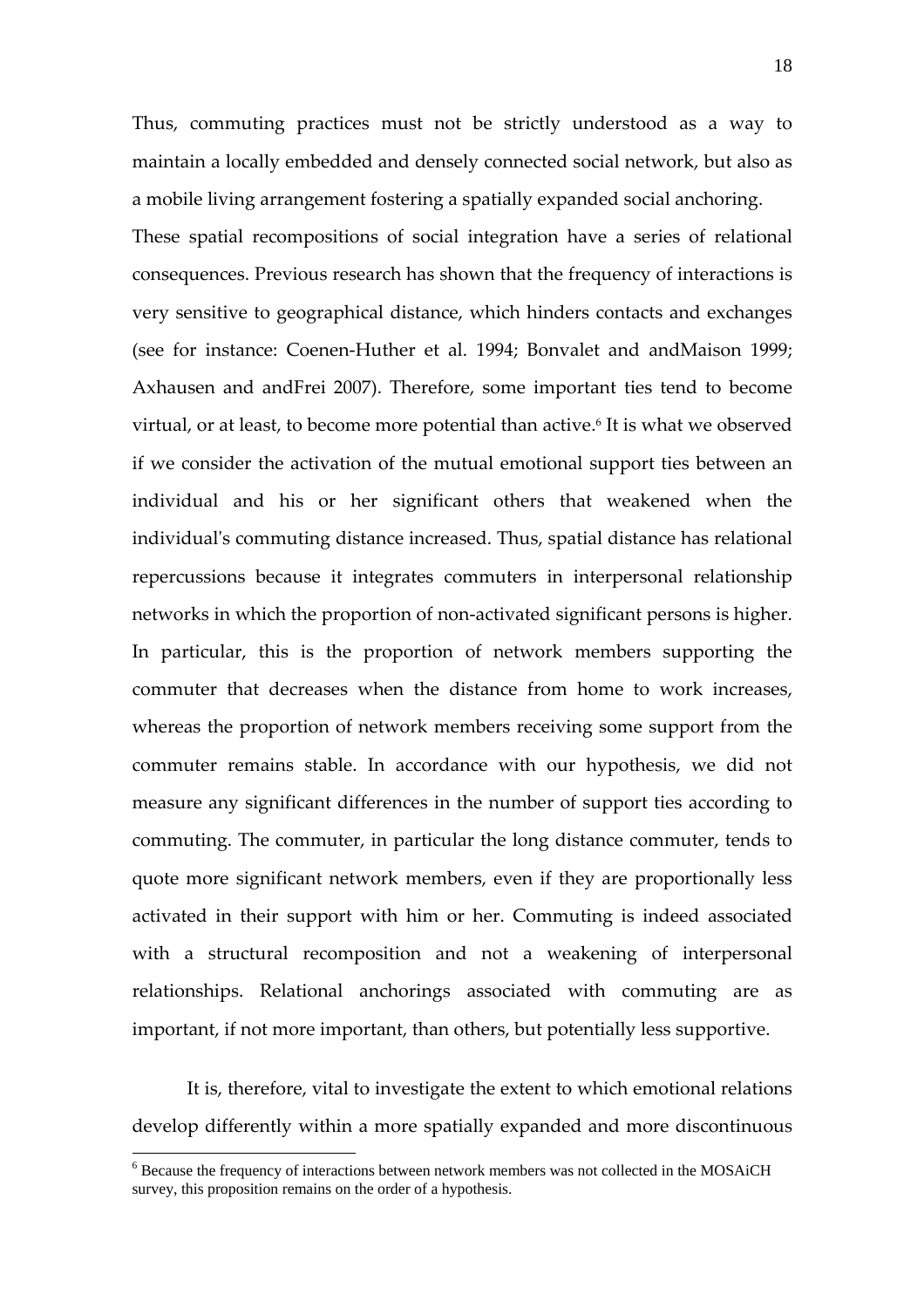network. Some forms of emotional support, those forged in habit and daily time, can be more difficult to share with commuters, given that they are relationally anchored in different places. Time spent travelling may also be a hindrance to more involvement in social life. These elements could partially explain why commuters claim to receive less support than they provide. On the other hand, commuting may foster the constitution of close relations, with colleagues for instance, who are disconnected from the rest of the solidarity network because of physical distance between home and workplace. Other forms of support within the primary network (e.g., confidence relationships, professional relationships) could then develop. At last, we can also assume that commuters may try to develop, through the physical distance from their social relations, different solidarity dynamics, based for instance on a lower level of responsibility towards them (e.g., children, relatives).

By the mediating effect of the physical distance, commuting is moreover associated with a higher proportion of significant others not supporting each other. The significant others support each other less, probably because they do not know each other well and have fewer opportunities to be together. Owing to a more widespread social anchoring, the commuter cannot fully exert this logic of transitivity, which is at the core of the social networks construction (Widmer 1999). This results in a situation of *bridging social capital*, in which the commuter becomes the compulsory intermediary between the members of his or her network (Burt 1992, 2002). If the respondents themselves present less activated support ties with their significant others in situations of commuting, this suggests the presence of weaker ties, confirming again the constitution of a bridging social capital. This has important potential consequences. Taking advantage of greater autonomy because their significant others are sparsely connected to each other, commuters can benefit from intersecting social circles (Simmel 1999). Through this relatively new social integration that is particular to modernity, they can develop an original identity, a sort of synthesis of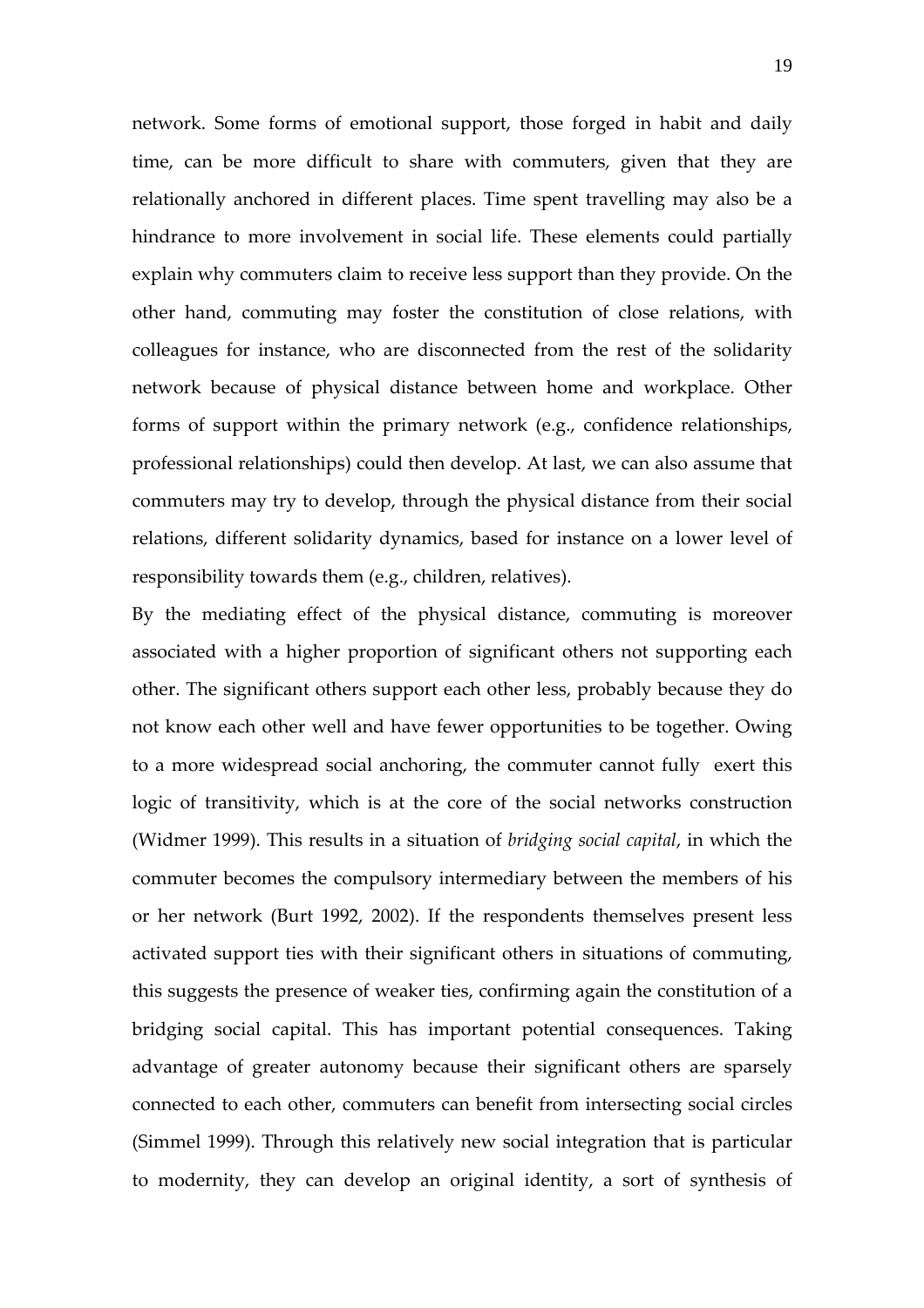various influences, which are physically distant and relatively disconnected from them. Because of a position of intermediary between disconnected individuals, commuters take advantage of various and non‐redundant materials and resources and can play the role of mediator, controlling exchanges between their significant others (Burt 1992). Additionally, they are not constrained by closed networks (Coleman 1988) characterized by a strong normative pressure (i.e., everybody knows everybody in the network and all members react collectively to rumoured or real deviances). However, on the other hand, commuters do not benefit from the collective activation of a set of interconnected persons, where trust and mutual aid are reinforced by the collective constraint.

The results discussed above highlight the net effect of commuting from the effects of other variables, such as education, sex, age, family structure, residential mobility, and residence context. In other words, if commuting exerts a negative effect on the activation of the support ties, it is not because commuters are mainly men, well-educated, or inhabitants of urban centres. Other variables create their own important effects. First, the distance between the residence at the age of 14 and the current residence produce very similar effects to commuting on the network spatiality. If this implicitly suggests that social ties are progressively built since early childhood, it also shows that migrations, inside or outside<sup>7</sup> the country, have opened the traditional modes of social integration and recomposed them in a broader space. This influence of the residential trajectories was notably brought to light by the studies on the spatiality of family configurations (Bonvalet et Maison 1999; Bonvalet et Lelièvre 2005). Because the two mobility dimensions, residential and professional, are going to increase and reinforce each other, we see what their joint effect on interpersonal relationships could be. The two mobility

 $7$  External migration was not measured in this study.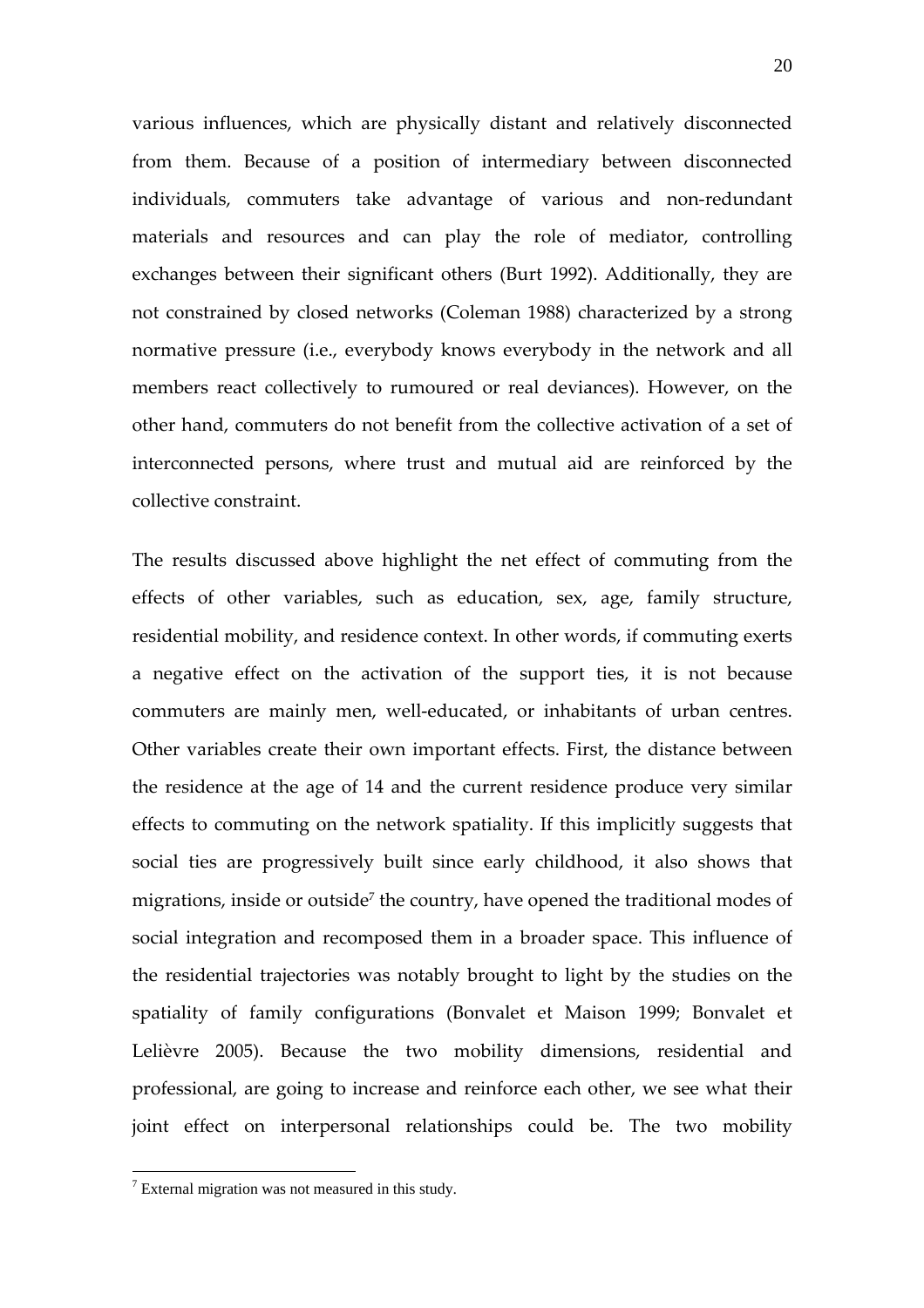dimensions could result in networks that, without being smaller, will be less and less dense and more widespread, showing a *bridging* logic.

Among other important results, residence context is significant. Our analyses show in this respect that commuting influences social relationships differently according to the context of a respondent's residence. For equivalent commuting, the inhabitants of urban centres have social networks, which are, at the same time, more widespread and characterized by a lower activation of mutual support ties with their significant others than people living in suburban, periurban, or peripheral municipalities. The urban morphology, i.e., the *visible* dimension of the city continues to be a social marker. Contrary to a now dominant discourse on the urban question, the city has not been totally dissolved in even broader conurbations with even blurrier borders. This result particularly shows that the relational anchorings of city centre inhabitants differ from those of people living in the city outskirts. This observation is not reduced to the different composition of the population, in terms of education or family structure. This social integration, characterized by less dense and more widespread social networks, can also be explained by the stronger presence of foreigners in urban centre contexts.8

Added to this, the educational level and the residence context present a very interesting effect on network spatiality. These factors only influence the distance between the significant others, whereas the distance between the respondent and the network members hardly varies. Highly educated people living in urban centres benefit from a network where they are more centrally located according to the spatial position of their significant others. Conversely, less educated people living outside the urban centres are less centred.

<sup>&</sup>lt;sup>8</sup> The proportion of respondents who lived abroad at the age of 14 and live currently in a urban centre reaches 23% against 16% for those living currently in a suburban, periurban or peripheral municipalities. Given that their municipality of residence at the age of 14 is outside the Swiss territory, the distance of earlier residential mobility cannot have been measured and was then defined as missing values. These individuals have thus not been identified as having a strong residential mobility.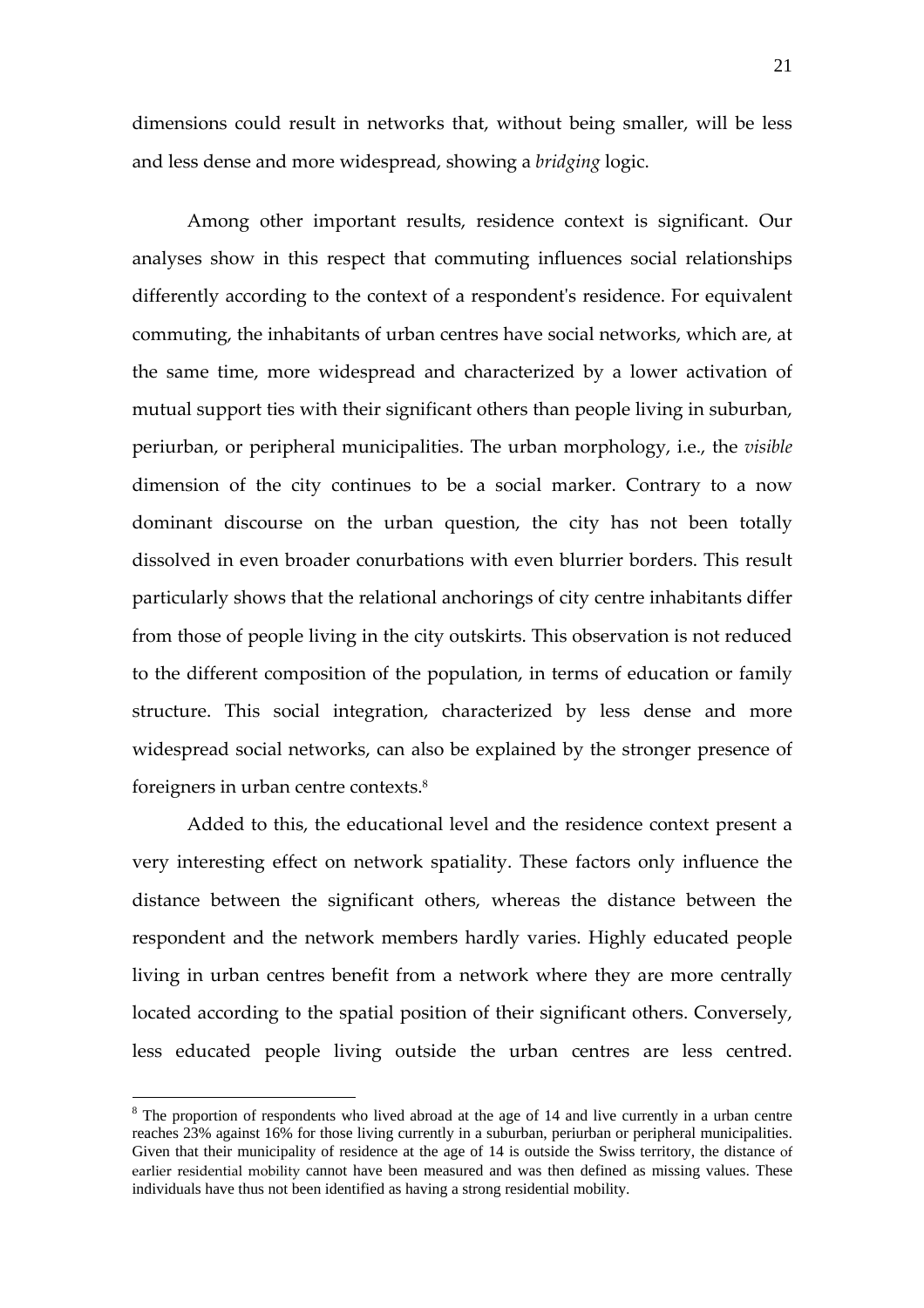Additionally, this result supports the thesis that less educated people living in the outskirts are more likely to find themselves farther from their significant network members than they are from each other (see Figure 3).

*Figure 3: Illustration (to scale) of the network spatial expansion according to the education level and the residential context of the respondent* 



*Egoʹs residence in a periurban municipality and basic education*

*Egoʹs residence in a small urban centre and high (professional) school degree*

Distances were drawn to scale, based on the predictions of the multiple regression model. The other variables were fixed identically in both situations (commuting distance: 10 km; distance between the current residence and the one at the age of 14: 20 km; male; 35‐50 years old; family structure: couple living with children).

The more reticular living spaces that were highlighted in this chapter imply that the potential to be mobile, i.e., *motility*, becomes an essential element from which social networks are built and maintained. In a general way, motility may be defined as the manner in which an individual appropriates the field of possibilities relative to movement, and uses them (Kaufmann, 2002; Kaufmann et al., 2004). In our study, it may be more precisely understood as a potential or real capability to maintain significant support ties in spite of physical distance;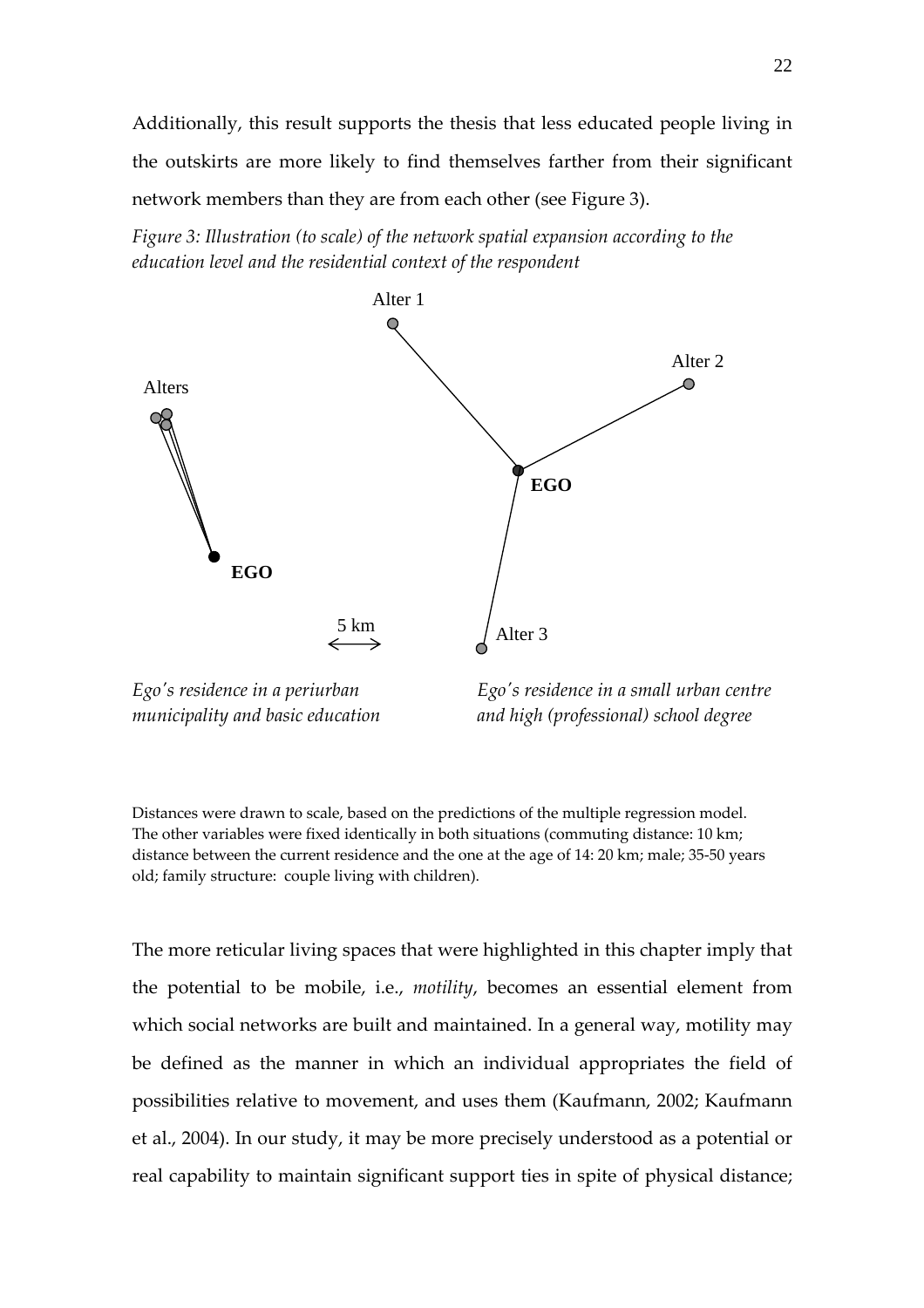to keep in touch by means of possibilities offered by the transportation and communication systems; and the ability to build new significant relationships in various places. A strong mobility capital allows individuals to maintain or widen their social capital. The existing literature on the domain shows that these capabilities are not egalitarian over the social structure. For the most disadvantaged population categories,<sup>9</sup> several factors may intensify their difficulties to maintain significant social relations in daily life. Having no car (Dupuy 1999; SEU 2002 report cited in Urry 2007, p. 13; Gray et al. 2006); living in a residence apart from transportation facilities and meeting places (shops, bars) (Church et al. 2000; Cass et al. 2005; Kenyon 2006); or weak resources, in organizational or temporal terms, to travel in order to see friends and relatives (Kaufmann et al. 2005; Le Breton 2005; Urry 2007) may explain such difficulties.

Such social inequalities regarding motility can explain differences in the proportion of supporting significant others according to education and commuting. Though highly educated people and commuters present a broader relational space, the former are more likely to have a higher proportion of significant others supporting them than less educated people. Conversely, commuters are more likely to have a lower proportion of supporters compared with non-commuters. Highly educated people have a stronger ability to create and maintain support ties with significant people who are not physically close than less educated people do. The spatial fragmentation between home and workplace, as well as time spent in transportation, could explain the reversed result by commuters. In more general terms, the broader spatiality of social anchorings has consequences on the way to tackle the issue of socio‐spatial inequalities. It is notably hazardous to measure social segregation in an agglomeration from the only residential location. Because the residence municipality is not necessarily the centre of social life any more, a segregation

 $9$  In particular, isolated women with children, migrants, less educated, and disabled people.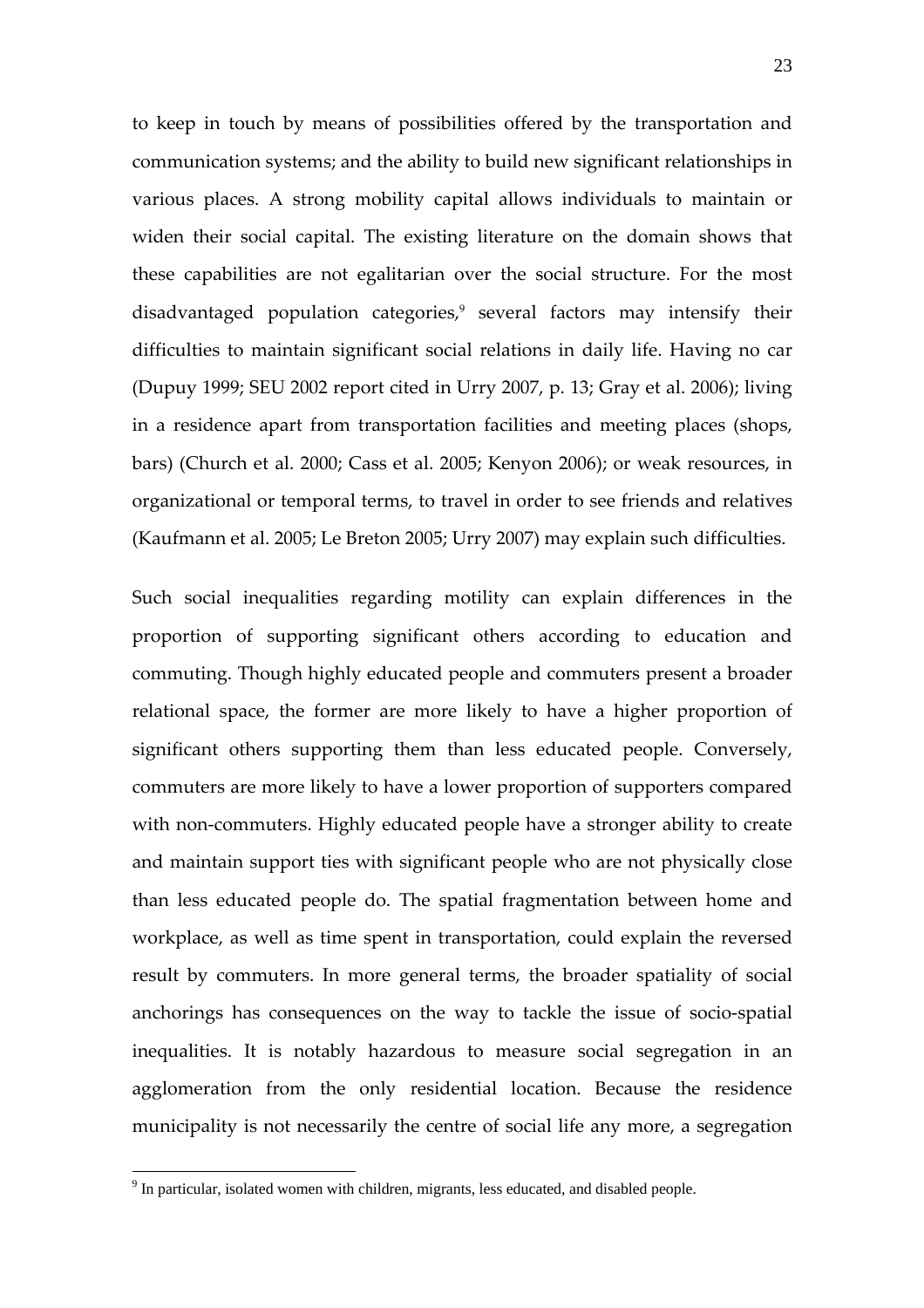measure must take into account the social anchorings realised in a more broadly space.

This chapter refers to some of the dimensions associated with the new spatiality of social integration. Several issues remain open at this stage and further explorations should clarify them. Questions arise about the impact of the network composition on its spatiality. If, for example, people living alone have networks which are more spatially fragmented and relationally less dense, it may be because they have no cohabiting partner. Conversely, perhaps some people have more locally anchored networks because they live with children who are old enough to be mentioned within their network. As suggested by the typology developed by Wellman et al. (1988), commuters might correspond to these modern individuals, having a physically widespread *liberated community* of friends and colleagues, whereas relatives might remain embedded in a more local community. It would also be worth exploring the influence of family recompositions or municipalitiesʹ accessibility on the spatial expansion of social relationships. Finally, by focusing on support ties, we weighted the emotional dimension of social ties, favouring strong ties compared with weak ties. By concentrating on a relationship form more characteristic of weak ties (relationship as information channel, influence relationships, more superficial discussions), bridging social capital might be shaped more markedly in situation of commuting.

The links between geographic mobility and social capital highlighted in this chapter should not be understood merely as an univocal effect of the first factor on the second one. Dynamics between spatial dimension and relational dimension are certainly more interactive; both dimensions may reinforce each other over the life course. If high mobility fosters a more widespread social network, this latter may lead to new forms of spatial mobility, given the less localised relational anchoring. A process of cumulative effects (Dannefer 1988)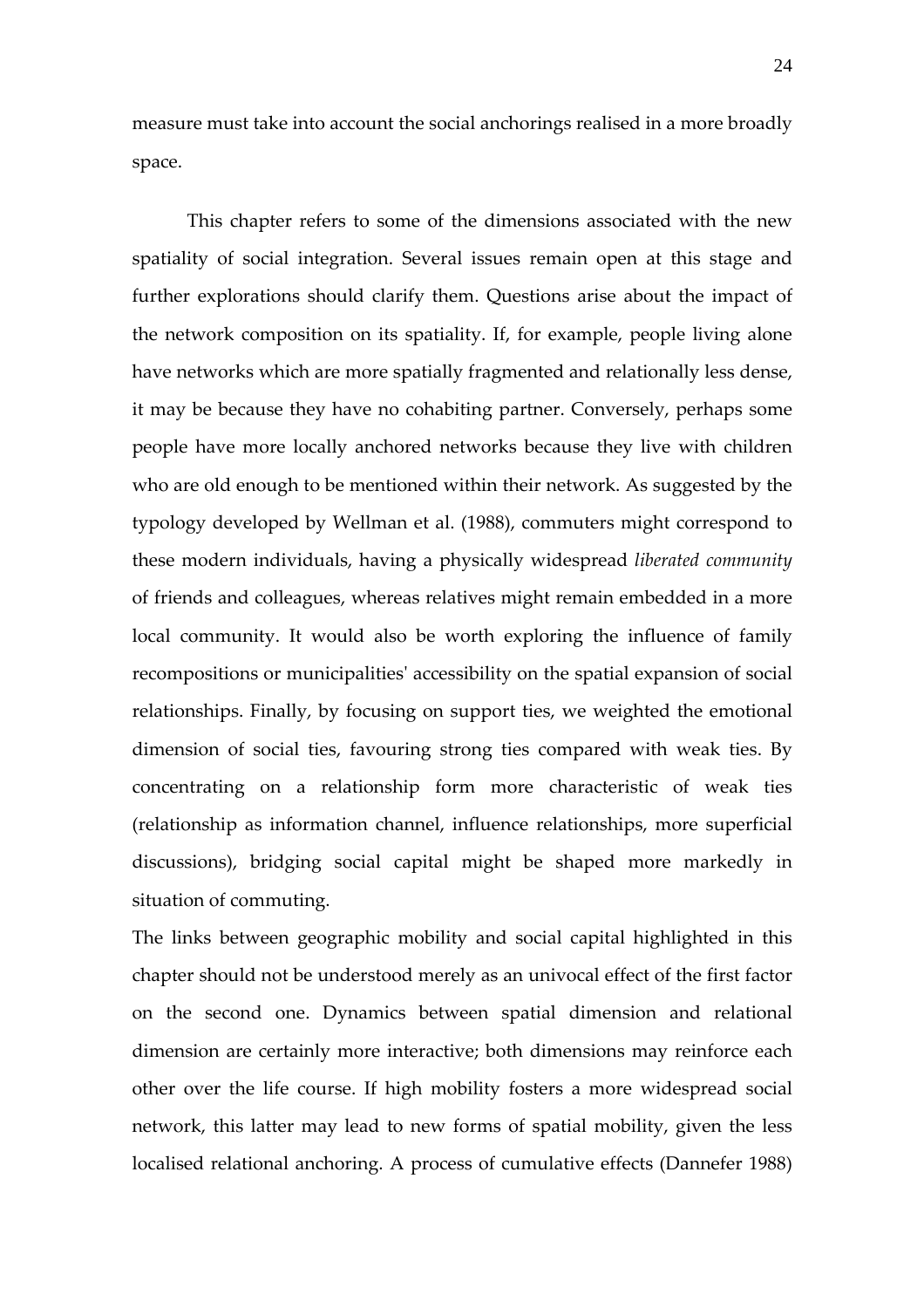may then occur: small differences in the social network and the mobility experiences of one individual, when they combine, can produce very different life trajectories. Therefore, relocating in the first part of life may lead to a spatially and relationally more discontinuous social network, which in turn may foster a stronger willingness for new experiences of spatial mobility.

These analysis dimensions must still be scrupulously studied, but our overall finding is nevertheless solid. By favouring spatial mobility, modernity creates new means to be relationally anchored. The example of commuting that we developed in this chapter shows in particular that integration modes become relationally less dense and that space, within which social networks are established, can be, at the same time, very distant from the residence and fragmented.

#### **References**

- Axhausen, K. W. and Frei, A. (2007), Contacts in a shrunken world. *Arbeitsbericht Verkehrs‐ und Raumplanung, 440, IVT, ETH Zürich.* Zürich.
- Boltanski, L. and Chiapello, E. (1999), *Le nouvel esprit de capitalisme* (Paris: NRF, Gallimard).
- Bonvalet, C. and Maison, D. (1999), Familles et entourage: le jeu des proximités, in Bonvalet C. Gotman, A. and Grafmeyer, Y. (eds), *La famille et ses proches, l'aménagement. des territoires* (Paris: PUF).
- Bonvalet, C. Lelièvre, E. (2005), Les lieux de la famille. *Espaces et sociétés*. 1‐2, 99‐122.
- Bourdieu, P. (1980), Le capital social: notes provisoires. *Actes de la Recherche en Sciences Sociales* 31, 2‐3.
- Burt, R. (1992), *Structural holes: The social structure of competition* (Cambridge, MA: Harvard University Press).
- Burt, R. (2002), The Social Capital of Structural Holes, in : Guillén, M.F., Collins, R., England, P., and Meyer, M. (eds).
- Cass, N., Shove, E. and Urry, J. (2005), Social Exclusion, Mobility and Access, *Sociological Review* 53:3, 539–55.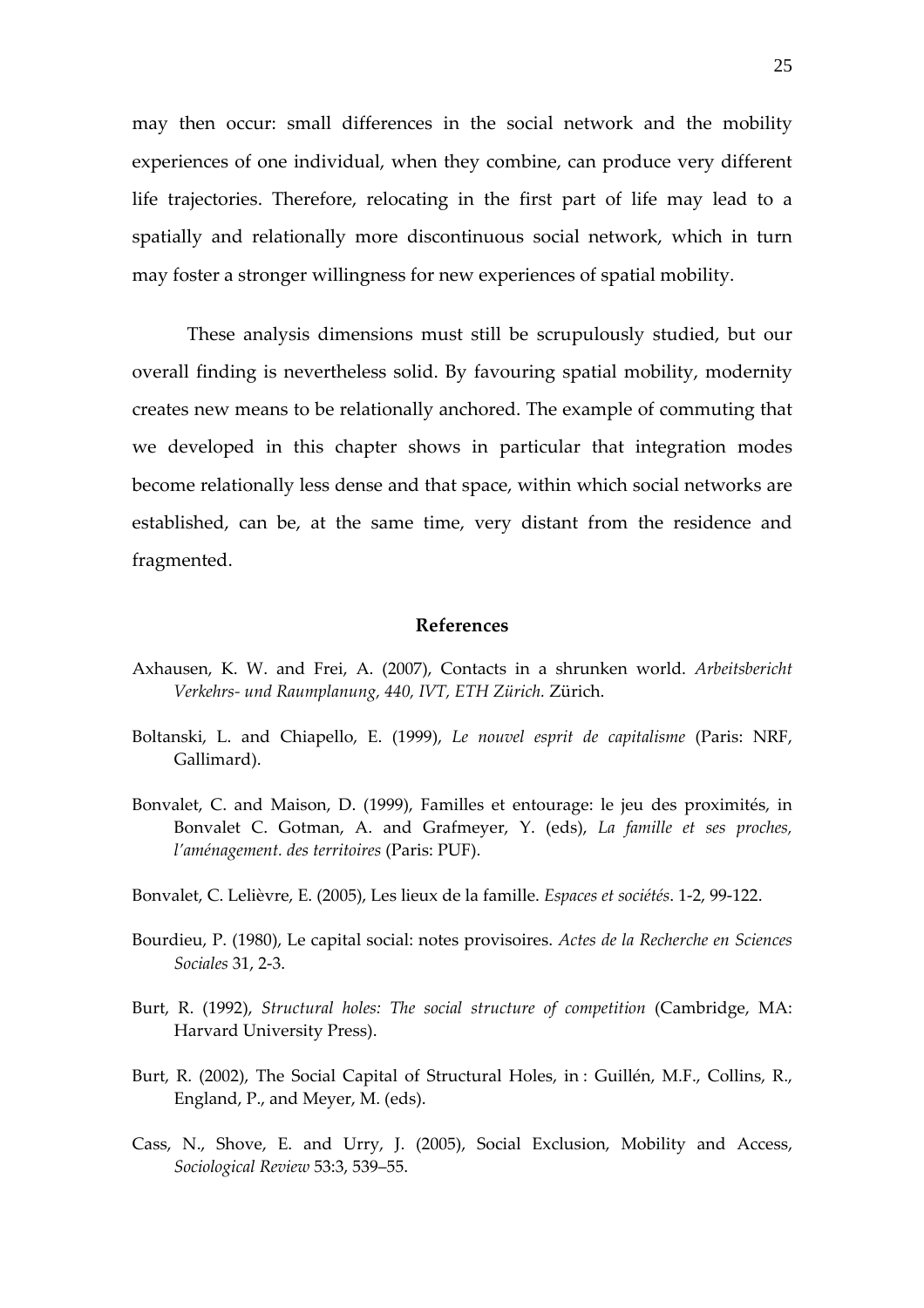- Chamboredon, J.‐C. and Lemaire, M. (1970). Proximité spatiale et distance sociale. Les grands ensembles et leur peuplement. *Revue française de sociologie*, 11, 3‐33.
- Church, A., Frost, M. and Sullivan, K. (2000), Transport and Social Exclusion in London, *Transport Policy* 7:3, 195–205.
- Coenen‐Huther, J., Kellerhals, J. and von Allmen, M. (1994), *Les réseaux de solidarité dans la famille* (Lausanne: Réalités sociales).
- Coleman, J. (1988), Social capital and the creation of human capital, *American Journal of Sociology* 94, 95‐121.
- Dannefer, D. (1988), Differential aging and the stratified life course: conceptual and methodological issues, in Maddox and Lawton (eds.).
- Dupuy, G. (1999), La dépendance automobile (Paris: Anthropos‐Economica, collection Ville).
- Frei, A. and Axhausen, K.W. (2007), Size and structure of social network geographies. *Arbeitsberichte Verkehrs‐ und Raumplanung, 439, IVT, ETH Zürich*.
- Frick, R. (2004), Recensement fédéral de la population. La pendularité en Suisse. Office

fédéral de la statistique, Neuchâtel.

- Granovetter, M. S. (1982), The strength of weak ties. A network theory revisited, in Mardsen and Lin (eds.).
- Granovetter, M. S. (2000), *Le marché autrement: les réseaux dans l'économie* (Paris: Desclée de Brouwer).
- Gray, D., Shaw, J. and Farrington, J. (2006), Community Transport, Social Capital and Social Exclusion in Rural Areas, *Area* 38:1, 89–98.
- Guillén, M.F., Collins, R., England, P. and Meyer, M. (eds), *The New Economic Sociology: Developments in an Emerging Field* (New York: Russel Sage Foundation).
- Hollstein, B and Straus, F. (2006), *Qualitative Netzwerkanalysen. Konzepte, Methoden, Anwendungen* (Opladen: VS Verlag).

Jemelin, C. Kaufmann, V. Barbey, J. Pflieger G. (2007). Inégalités sociales d'accès : quels

impacts des politiques locales de transport ? EspacesTemps.net, 2007.

Kaufmann, V. (2002), *Re‐thinking mobility* (Aldershot, Burlington: Ashgate).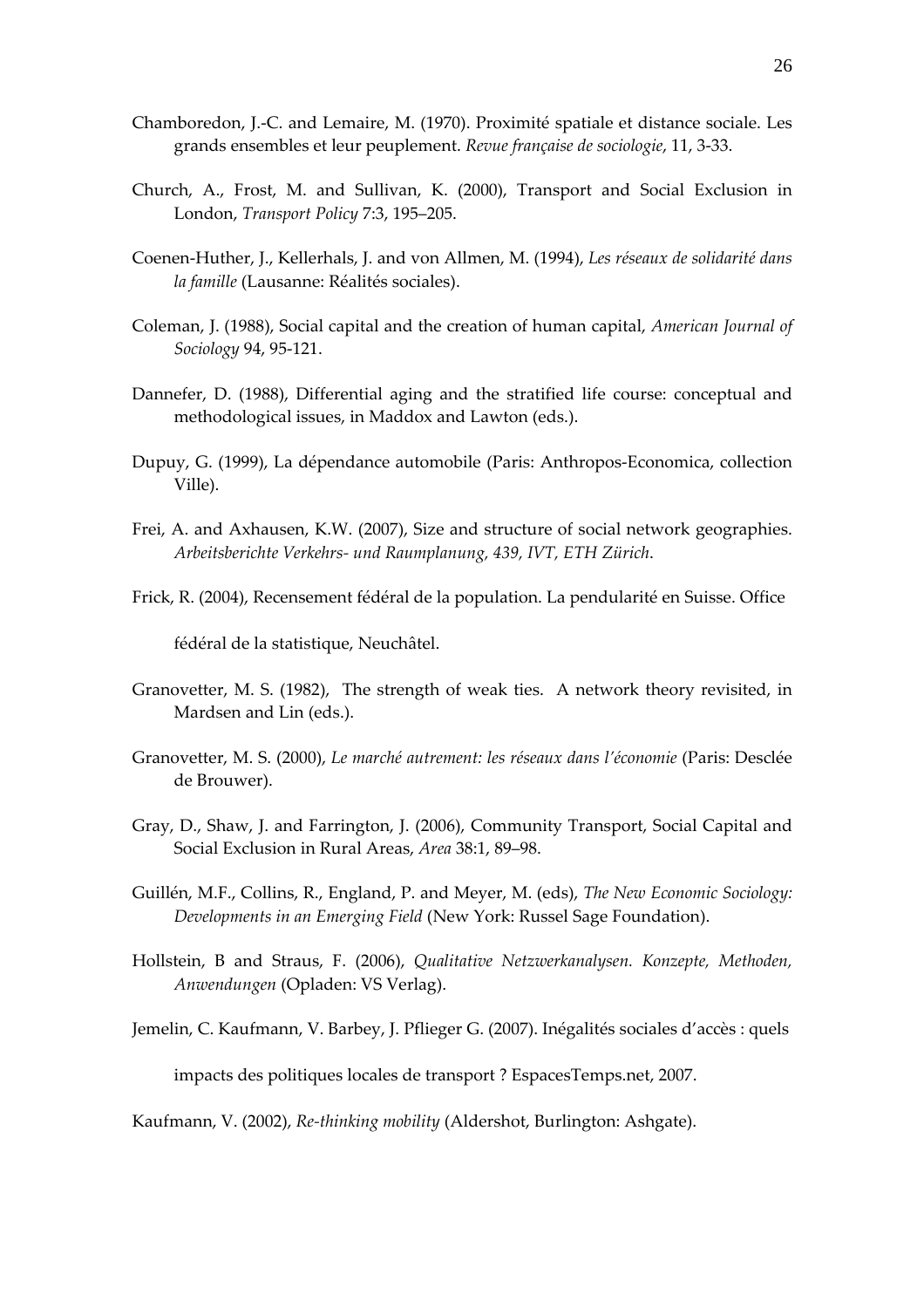- Kaufmann, V., Bergman, M.M. and Joye, D. (2004), Motility: Mobility as Capital, *International Journal of Urban and Regional Research* 28:4, 745–65.
- Kaufmann, V., Montulet, B. and Le Breton, E. (2005), Mobilité et mobilités familiales, *Netcom – Networks and Communication Studies* 19:3, 137–39.
- Kennedy, P. (2004), Making global society: Friendship in Networks among transnational professionals in the building design industry, *Global Networks,* 4: 2, 157‐179.
- Kenyon, S. and al. (2006), Reshaping patterns of mobility and exclusion? The impact of virtual mobility upon accessibility, mobility and social exclusion, in: Sheller and Urry (eds.).
- Kesselring S. (2005), New mobilities management. Mobility pioneers between first and second modernity, *Zeitschrift für Familienforschung*, 2, 129‐143.
- Kesselring, S. (2006a), Topographien mobiler Möglichkeitsräume. Zur sozio‐ materiellen Netzwerkanalyse von Mobilitätspionieren, in Hollstein and Straus (eds.).
- Kesselring, S. (2006b), *Scatting over thin ice. Pioneers of the mobile risk society.* Conference presentation "Reprendre Formes. Formes urbaines, pouvoirs et expériences. Séminaire international de réflexion en présence de Manuel Castells'', Lausanne, Suisse, 26.‐28. juin 2006.
- Le Breton, E. (2005), Bouger pour sʹen sortir. Mobilité quotidienne et intégration sociale (Paris: Armand Colin).
- Maddox, G. and Lawton, P. M. (eds.) (1988), *Annual review of gerontology*, 8, 3‐36. (New York: Springer).
- Mardsen P. V. and Lin, N (1982), *Social Structure and Network Analysis* (London: Sage Pub) .
- Offner, J.‐M. and Pumain, D. (dir.) (1996), *Réseaux et territoires. Significations croisées* (Paris: éditions de lʹAube).
- Ohnmacht, T., Frei, A. and Axhausen, K.W. (2008), Mobilitätsbiografie und Netzwerkgeografie: Wessen soziales Netzwerk ist räumlich dispers?, *Swiss Journal for Sociology* 31:1, 131–164.
- Portes, A. (1998), Social capital: Its origins and applications in modern sociology. *Annual Review of Sociology* 24, 1‐24.

Putnam, R. (2000), *Bowling alone* (New York: Simon and Schuster).